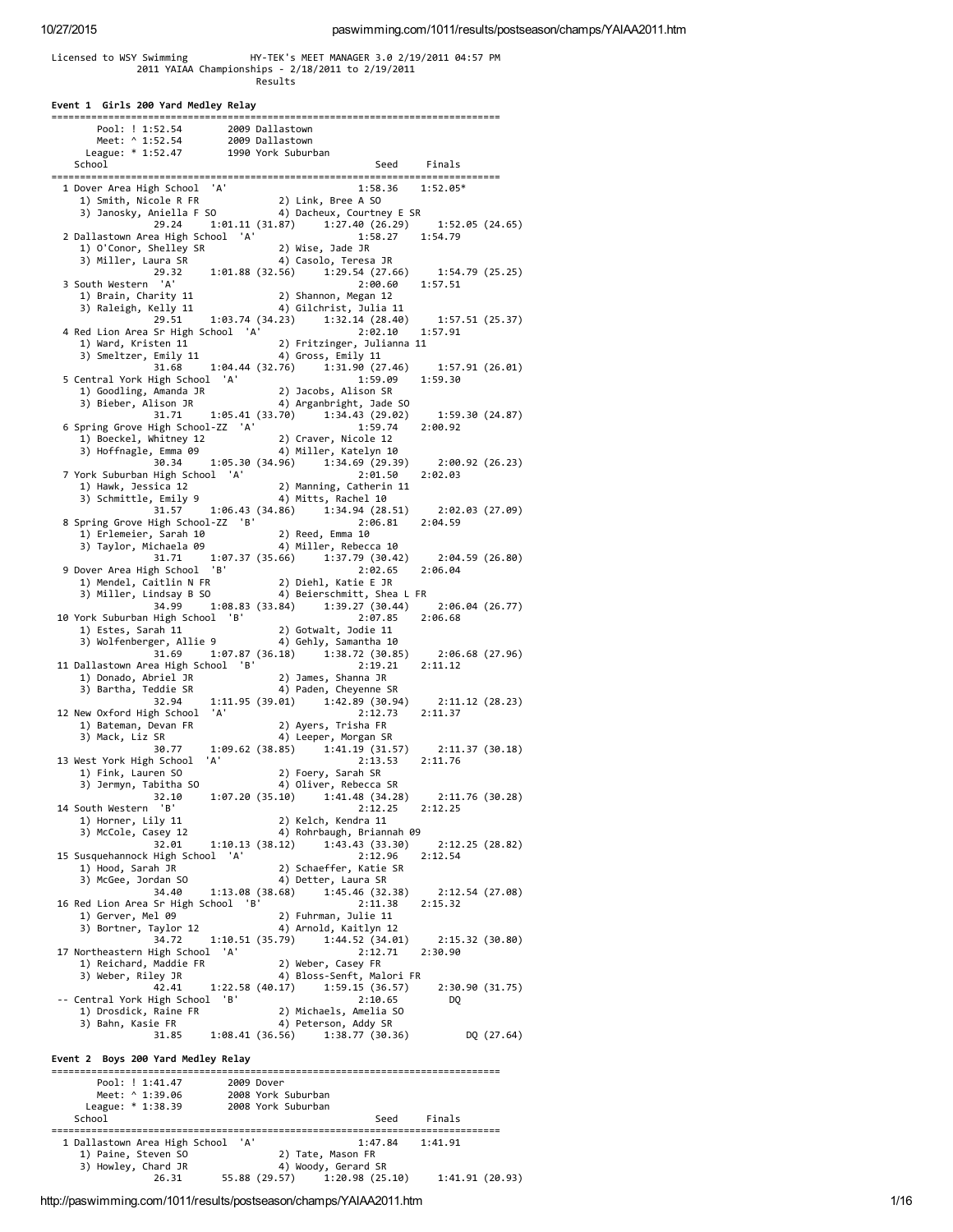| 'A'<br>2 Dover Area High School                    | 1:48.44                                      | 1:45.02                   |
|----------------------------------------------------|----------------------------------------------|---------------------------|
| 1) Tilley, Scott C SR                              | 2) Taylor, Dakota L SR                       |                           |
| 3) Mallorey, Karl P JR                             | 4) Sutton, Dallas J SR                       |                           |
| 26.80                                              | 56.38 (29.58) 1:21.08 (24.70)                | 1:45.02 (23.94)           |
| 3 Central York High School<br>'A'                  | 1:47.74                                      | 1:45.57                   |
| 1) Fisher, Evan S SR                               | 2) Snook, Jake A JR                          |                           |
| 3) Ingari, John SR                                 | 4) Mayne, Brent JR                           |                           |
| 27.19                                              | 57.45 (30.26) 1:21.76 (24.31)                | 1:45.57(23.81)            |
| 4 Dallastown Area High School 'B'                  | 1:54.41                                      | 1:46.46                   |
| 1) Fix, Ryan JR                                    | 2) Hensel, Ashton FR                         |                           |
| 3) Hill, Gavin FR                                  | 4) Christas, George SR                       |                           |
| 58.35 (30.44)<br>27.91                             | 1:23.20(24.85)                               | 1:46.46(23.26)            |
| 5 York Suburban High School 'A'                    | 1:50.04                                      | 1:47.32                   |
| 1) Walker, Nolan 10                                | 2) Bukowski, Alex 9                          |                           |
| 3) Massey, Will 9                                  | 4) Hassinger, Ben 12                         |                           |
| 59.58 (30.18)<br>29.40                             | 1:25.45 (25.87)                              | 1:47.32(21.87)            |
| 6 South Western 'A'                                | 1:48.78                                      | 1:47.74                   |
| 1) Grim, Jordan 09                                 | 2) Green, Jacob 10                           |                           |
| 3) Shaffer, Brandon 12                             | 4) Mart, Nathan 10                           |                           |
| 28.90<br>59.26 (30.36)                             | 1:24.78 (25.52)                              | 1:47.74 (22.96)           |
| 7 Red Lion Area Sr High School 'A'                 | 1:49.44                                      | 1:48.80                   |
| 1) Schwartz, Sam 11                                | 2) Wilson, Erik 11                           |                           |
| 3) Brandt, Callum 09                               | 4) Ondek, Chris 12                           |                           |
| 28.47                                              | 58.44 (29.97) 1:23.89 (25.45)                | 1:48.80 (24.91)           |
| 8 Spring Grove High School-ZZ 'A'                  | 1:50.63                                      | 1:50.87                   |
| 1) Trettel, Colin 12                               | 2) Libertore, Austin 10                      |                           |
| 3) Huber, Kyle 11                                  | 4) Fry, Greg T 12                            |                           |
| 28.15                                              | $1:00.45(32.30)$ $1:26.65(26.20)$            | 1:50.87(24.22)            |
| 9 Central York High School 'B'                     | 2:00.13                                      | 1:53.02                   |
| 1) Kerestes, Hunter FR                             | 2) Zech, Adam S JR                           |                           |
| 3) Wendt, Corey J FR                               | 4) Bahn, Shane SO                            |                           |
| 29.93<br>'A'                                       | 1:00.39(30.46)1:27.97(27.58)                 | 1:53.02 (25.05)           |
| 10 West York High School                           | 1:49.42                                      | 1:54.94                   |
| 1) Hoover, Tanner SR<br>3) Strathmeyer, Bradley JR | 2) Stiffler, Luke SR                         |                           |
| 29.13                                              | 4) Tate, Leland SR                           |                           |
| 'A'                                                | 1:02.10(32.97) 1:29.77(27.67)<br>1:57.65     | 1:54.94(25.17)<br>1:55.42 |
| 11 New Oxford High School                          |                                              |                           |
| 1) DiDomenico, Rob JR<br>3) Kessler, Dwight SO     | 2) Keeney, Dallas FR<br>4) Blystone, Seth SR |                           |
| 1:05.08 (33.98)<br>31.10                           | 1:32.08 (27.00)                              | 1:55.42(23.34)            |
| 12 Northeastern High School 'A'                    | 1:53.17                                      | 1:55.79                   |
| 1) Linne, Julien SR                                | 2) Strickhouser, Jesse FR                    |                           |
| 3) Irvine, Cavan JR                                | 4) Maher, Tyler SO                           |                           |
| 29.18                                              | $1:02.29(33.11)$ $1:28.33(26.04)$            | 1:55.79(27.46)            |
| 13 Susquehannock High School 'A'                   | 1:55.99                                      | 1:57.49                   |
| 1) Shaffer, Kyle SO                                | 2) Shughrue, David SR                        |                           |
| 3) Shaffer, Grant JR                               | 4) Kaliszak, Sean SO                         |                           |
| 29.63                                              | 59.79 (30.16) 1:32.13 (32.34)                | 1:57.49(25.36)            |
| B'<br>14 South Western                             | 1:58.78                                      | 1:57.72                   |
| 1) Good, Tyler 10                                  | 2) Koehler, Kieran 10                        |                           |
| 3) Morgan, Brian 12                                | 4) Gatz, Kaleb 10                            |                           |
|                                                    | 31.79   1:03.74 (31.95)   1:32.26 (28.52)    | 1:57.72 (25.46)           |
| 15 York Suburban High School 'B'                   | 2:00.89                                      | 1:58.07                   |
| 1) Pavoncello, Anthony 12                          | 2) Spinello, John 9                          |                           |
| 3) Leschinskiy, Brandon 11                         | 4) Hererra, Markos 12                        |                           |
| 31.02                                              | $1:03.53$ (32.51) $1:32.63$ (29.10)          | 1:58.07(25.44)            |
| 16 William Penn High School 'A'                    | 2:00.46                                      | 1:58.10                   |
| 1) Brown, Luke 11                                  | 2) Fogleman, Thurman 9                       |                           |
| 3) Heilman, Sean 10                                | 4) Fogleman, Jonathan 12                     |                           |
| 1:03.44 (33.23)<br>30.21                           | 1:32.34(28.90)                               | 1:58.10(25.76)            |
| 'B'<br>17 West York High School                    | 2:04.28                                      | 2:03.96                   |
| 1) Kern, Garrett R SR                              | 2) Chambers, Kevin JR                        |                           |
| 3) Foery, David FR                                 | 4) Bentancourt, Daniel SR                    |                           |
| 31.82                                              | $1:07.97(36.15)$ $1:38.11(30.14)$            | 2:03.96(25.85)            |
| -- Dover Area High School<br>'B'                   | 1:59.99                                      | DQ                        |
| 1) Behr, Joel R JR                                 | 2) Whitfield, Thomas J JR                    |                           |
| 3) Bollinger, Dan C SO                             | 4) MaGilton, Stephen A SR                    |                           |
| 32.08                                              | 1:04.62 (32.54) 1:34.42 (29.80)              | DQ (26.05)                |
|                                                    |                                              |                           |

Event 3 Girls 200 Yard Freestyle

| Pool: ! 1:55.81     |                            | 2009 Lauren Schmittle, York Suburban |                                     |  |
|---------------------|----------------------------|--------------------------------------|-------------------------------------|--|
| Meet: ^ 1:54.73     |                            | 2008 Lauren Schmittle, York Suburban |                                     |  |
| League: * 1:52.38   | 1988 Andrea Wentzel, Dover |                                      |                                     |  |
| Name                | Year School                |                                      | Seed Finals                         |  |
| 1 Flinchbaugh, Jen  | SR DHS                     | 2:00.00                              | 1:58.02                             |  |
| 27.16               | 56.97 (29.81)              |                                      | $1:27.78$ (30.81) $1:58.02$ (30.24) |  |
| 2 Merkle, Erin      | 10 YSUBR                   | 2:01.22                              | 1:58.33                             |  |
| 27.61               | 57.79 (30.18)              |                                      | $1:28.25(30.46)$ $1:58.33(30.08)$   |  |
| 3 Smith, Nicole R   | FR Dover                   | 2:00.34                              | 1:58.64                             |  |
| 27.43               | 57.06 (29.63)              |                                      | $1:27.92$ (30.86) $1:58.64$ (30.72) |  |
| 4 McCurdy, Morgan   | JR Nhs                     | 2:07.44                              | 2:04.68                             |  |
| 29.32               | 1:00.92(31.60)             | 1:33.15(32.23)                       | 2:04.68 (31.53)                     |  |
| 5 Bieber, Alison    | JR Central York            | 2:07.42                              | 2:04.75                             |  |
| 28.67               | 1:00.10(31.43)             | 1:32.86(32.76)                       | 2:04.75 (31.89)                     |  |
| 6 Buchanan, Rebekah | 10 YSUBR                   | 2:08.06                              | 2:04.97                             |  |
| 28.73               | 1:00.43 (31.70)            | 1:32.88(32.45)                       | 2:04.97 (32.09)                     |  |
| 7 Grubbs, MacKenzie | 12 YSUBR                   | 2:06.39                              | 2:05.26                             |  |
| 28.84               | 1:00.45(31.61)             | 1:32.92(32.47)                       | 2:05.26 (32.34)                     |  |
| 8 Staub, Haley      | 09 Rockets-ZZ              | 2:09.31                              | 2:06.27                             |  |
| 29.00               | 1:01.24 (32.24)            |                                      | $1:34.19(32.95)$ $2:06.27(32.08)$   |  |
| 9 Triggs, Katherine | 11 YSUBR                   | 2:05.40                              | 2:07.73                             |  |
| 28.71               | 1:00.56 (31.85)            | 1:34.16(33.60)                       | 2:07.73 (33.57)                     |  |
| 10 Shannon, Megan   | 12 South Western           | 2:09.67                              | 2:08.22                             |  |

http://paswimming.com/1011/results/postseason/champs/YAIAA2011.htm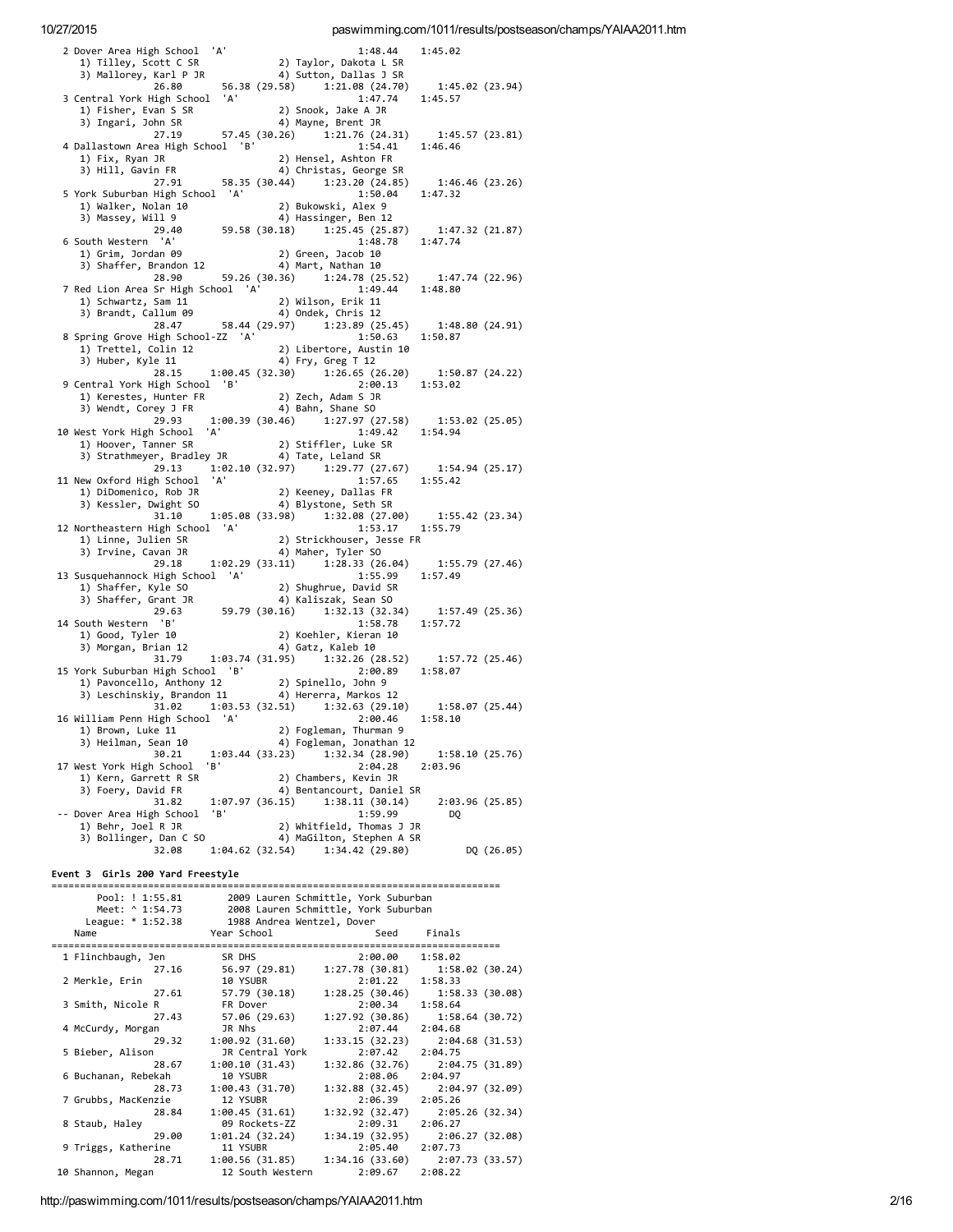10/27/2015 paswimming.com/1011/results/postseason/champs/YAIAA2011.htm

| 28.38                | 1:01.34(32.96)   |                 | $1:34.91(33.57)$ $2:08.22(33.31)$   |
|----------------------|------------------|-----------------|-------------------------------------|
| 11 Baker, Kiersten   | JR DHS           | 2:15.82         | 2:12.27                             |
| 30.16                | 1:03.50(33.34)   |                 | $1:38.15(34.65)$ $2:12.27(34.12)$   |
| 12 James, Shanna     | JR DHS           | 2:19.47         | 2:15.88                             |
| 31.32                | 1:04.99 (33.67)  |                 | $1:40.43$ (35.44) $2:15.88$ (35.45) |
| 13 Martin, Sabrina   | 09 Rockets-ZZ    | 2:21.26         | 2:18.23                             |
| 32.27                | 1:08.00(35.73)   |                 | 1:44.52 (36.52) 2:18.23 (33.71)     |
| 14 Boyd, Bari        | SO Dover         | 2:20.53         | 2:19.54                             |
| 31.20                | 1:06.57 (35.37)  |                 | $1:43.37(36.80)$ $2:19.54(36.17)$   |
| 14 Mendel, Caitlin N | FR Dover         | 2:22.52         | 2:19.54                             |
| 31.68                | 1:07.32(35.64)   |                 | $1:44.10(36.78)$ $2:19.54(35.44)$   |
| 16 Falvey, Taylor    | 12 William Penn  | 2:22.48         | 2:20.64                             |
| 32.06                | 1:08.03(35.97)   |                 | $1:45.10(37.07)$ $2:20.64(35.54)$   |
| 17 Mirizio, Emily    | 12 South Western | 2:27.82         | 2:20.89                             |
| 32.00                | 1:07.53(35.53)   |                 | $1:44.48(36.95)$ $2:20.89(36.41)$   |
| 18 Craver, Amanda    | 09 Rockets-ZZ    | 2:24.36         | 2:22.18                             |
| 32.47                | 1:08.87(36.40)   |                 | $1:46.17(37.30)$ $2:22.18(36.01)$   |
| 19 Updegraff, Amber  | SO West York     | 2:26.34 2:23.98 |                                     |
| 34.24                | 1:11.23(36.99)   |                 | $1:48.34(37.11)$ $2:23.98(35.64)$   |
| 20 Stoltzfus, Sammi  | SR Central York  | 2:27.95         | 2:24.25                             |
| 34.19                | 1:11.23(37.04)   |                 | $1:48.87(37.64)$ $2:24.25(35.38)$   |
| 21 Kappes, Andrea    | 11 South Western | 2:21.73         | 2:25.17                             |
| 32.17                | 1:08.73(36.56)   |                 | $1:46.88$ (38.15) $2:25.17$ (38.29) |
| 22 Bortner, Taylor   | 12 Red Lion      | 2:25.15         | 2:25.47                             |
| 32.36                | 1:08.93 (36.57)  |                 | 1:47.77 (38.84) 2:25.47 (37.70)     |
| 23 Bates, Mackenzie  | SO SHS           | 2:30.67 2:31.43 |                                     |
| 34.15                | 1:12.36 (38.21)  |                 | $1:52.10(39.74)$ $2:31.43(39.33)$   |
| 24 Mack, Allie       | SO NOHS          | 2:35.25         | 2:38.52                             |
| 35.44                | 1:15.28 (39.84)  |                 | $1:57.57(42.29)$ $2:38.52(40.95)$   |
|                      |                  |                 |                                     |

Event 4 Boys 200 Yard Freestyle

| Pool: ! 1:44.71           | 2009 Ben Appleby, York Suburban<br>1989 Scott Conley, Dallastown<br>2009 Kevin Marsteller, York Suburban |                 |                            |
|---------------------------|----------------------------------------------------------------------------------------------------------|-----------------|----------------------------|
| Meet: ^ 1:43.80           |                                                                                                          |                 |                            |
| League: * 1:43.32         |                                                                                                          |                 |                            |
| Name                      | Year School                                                                                              | Seed            | Finals                     |
|                           |                                                                                                          |                 |                            |
| 1 Stauffer, Corey         | FR DHS                                                                                                   | 1:53.00         | 1:49.78                    |
| 25.17                     | 53.08 (27.91) 1:21.96 (28.88)                                                                            |                 | 1:49.78 (27.82)            |
| 2 Paine, Steven           | SO DHS                                                                                                   | 1:54.13         | 1:49.87                    |
| 25.64                     | 53.56 (27.92) 1:22.09 (28.53)                                                                            |                 | 1:49.87 (27.78)            |
| 3 Boyer, DJ               | FR DHS                                                                                                   | 1:57.24         | 1:51.72                    |
| 24.70                     | 52.50 (27.80)                                                                                            | 1:22.18(29.68)  | 1:51.72(29.54)             |
| 4 Gotwalt, Gus            | 12 YSUBR                                                                                                 | 1:59.68         | 1:56.71                    |
| 26.15                     | 55.53 (29.38)                                                                                            | 1:26.37(30.84)  | 1:56.71 (30.34)            |
| 5 Linne, Julien           | SR Nhs                                                                                                   | 2:01.23         | 1:57.70                    |
| 26.81                     | 56.32 (29.51)                                                                                            | 1:27.21(30.89)  | 1:57.70 (30.49)            |
| 6 Posenau, Kyle           | 10 YSUBR                                                                                                 | 2:00.90         | 1:57.99                    |
| 26.93                     | 56.40 (29.47)                                                                                            | 1:27.59 (31.19) | 1:57.99(30.40)             |
| 7 Kessler, Dwight         | SO NOHS                                                                                                  | 1:59.72         | 1:58.13                    |
| 26.10                     | 55.80 (29.70)                                                                                            | 1:27.13 (31.33) | 1:58.13 (31.00)            |
| 8 Fry, Zach               | 10 Rockets-ZZ                                                                                            | 2:01.52         | 2:01.28                    |
| 28.21                     | 58.75 (30.54)                                                                                            | 1:30.11(31.36)  | 2:01.28 (31.17)            |
| 9 Good, Tyler             | 10 South Western                                                                                         | 2:05.86         | 2:03.15                    |
| 28.42                     | 59.50 (31.08)                                                                                            | 1:31.81 (32.31) | 2:03.15(31.34)             |
| 10 Stiffler, Luke         | SR West York                                                                                             | 2:00.45         | 2:03.30                    |
| 26.91                     | 56.54 (29.63)                                                                                            | 1:28.61 (32.07) | 2:03.30 (34.69)            |
| 11 Mayne, Brent           | JR Central York                                                                                          | 2:07.92         | 2:05.28                    |
| 28.82                     | 59.96 (31.14)                                                                                            | 1:32.95 (32.99) | 2:05.28 (32.33)            |
| 12 Haas, Joe              | 12 Red Lion                                                                                              | 2:02.90         | 2:05.30                    |
| 28.13                     | 1:00.08 (31.95)                                                                                          | 1:34.80 (34.72) | 2:05.30 (30.50)            |
| 13 Freidhoff, Paul        | SR SHS                                                                                                   | 2:07.13         | 2:06.14                    |
| 28.72                     | 1:00.26(31.54)                                                                                           | 1:33.42(33.16)  |                            |
| 14 Behr, Joel R           |                                                                                                          | 2:09.50         | 2:06.14 (32.72)<br>2:06.21 |
| 28.78                     | JR Dover                                                                                                 |                 |                            |
|                           | 1:00.46 (31.68)                                                                                          | 1:33.97 (33.51) | 2:06.21 (32.24)            |
| 15 Martin, Ryan<br>28.18  | SO Central York                                                                                          | 2:09.75         | 2:06.47                    |
|                           | 1:00.14(31.96)                                                                                           | 1:33.54(33.40)  | 2:06.47(32.93)             |
| 16 Brindle, Dayne         | FR West York                                                                                             | 2:11.22         | 2:06.76                    |
| 29.29                     | 1:00.94(31.65)                                                                                           | 1:34.17(33.23)  | 2:06.76 (32.59)            |
| 17 Mentlik, Douglas       | SO SHS                                                                                                   | 2:14.63         | 2:09.94                    |
| 29.20                     | 1:01.67(32.47)                                                                                           | 1:35.81(34.14)  | 2:09.94 (34.13)            |
| 18 Becker, Scott A        | FR Dover                                                                                                 | 2:10.13         | 2:11.60                    |
| 28.68                     | 1:01.42 (32.74)                                                                                          | 1:36.27(34.85)  | 2:11.60 (35.33)            |
| 19 MacDonald, Sean        | 09 South Western                                                                                         | 2:12.79         | 2:12.40                    |
| 29.30                     | 1:02.59(33.29)                                                                                           | 1:37.97(35.38)  | 2:12.40 (34.43)            |
| 20 Vincent, Shawn D       | SR Dover                                                                                                 | 2:12.86         | 2:13.01                    |
| 29.89                     | 1:02.48(32.59)                                                                                           | 1:37.05 (34.57) | 2:13.01 (35.96)            |
| 21 Sheffer, Zach          | SO West York                                                                                             | 2:12.64         | 2:14.77                    |
| 28.67                     | 1:01.42 (32.75)                                                                                          | 1:37.70 (36.28) | 2:14.77 (37.07)            |
| 22 Irvine, Tristan        | FR Nhs                                                                                                   | 2:15.56         | 2:16.17                    |
| 31.15                     | 1:05.91 (34.76)                                                                                          | 1:41.51 (35.60) | 2:16.17 (34.66)            |
| 23 Fogleman, Thurman      | 9 William Penn                                                                                           | 2:45.08         | 2:21.90                    |
| 30.66                     | 1:05.67 (35.01)                                                                                          | 1:44.11 (38.44) | 2:21.90 (37.79)            |
| -- O'Conor, Keith         | SO DHS                                                                                                   | 1:59.72         | DQ                         |
| 25.77                     | 53.66 (27.89) 1:23.66 (30.00)                                                                            |                 | DQ (30.47)                 |
|                           |                                                                                                          |                 |                            |
| Event 5 Girls 200 Yard IM |                                                                                                          |                 |                            |

| Pool: ! 2:05.85   | 2010 Morgan Pfaff, Red Lion |                |                 |
|-------------------|-----------------------------|----------------|-----------------|
| Meet: ^ 2:05.85   | 2010 Morgan Pfaff, Red Lion |                |                 |
| League: * 2:05.85 | 2010 Morgan Pfaff, Red Lion |                |                 |
| Name              | Year School                 | Seed           | Finals          |
|                   |                             |                |                 |
| 1 Link, Bree A    | SO Dover                    | 2:21.98        | 2:16.53         |
| 29.68             | 1:05.26(35.58)              | 1:43.84(38.58) | 2:16.53 (32.69) |



Tech-Oriented Degree Programs. Education for the Future.

 $6th-12th$ 

[Homeschooling](https://googleads.g.doubleclick.net/aclk?sa=L&ai=CiMob6ZovVp4V48LtBtnBlrAKgKuR0Qe4_NiJrwLAjbcBEAIgjeSEAygFYMmejozQpNwRyAEBqAMByAPDBKoEnAFP0MX0C7bNLERUzLkxiqOOMD38VmSxU2Br8NaMIvlS3D4Ng-59Vrwju8bQwJBS_RidAHnD598S758wph4m25-zUmZ2maJTDRorufhzTbxlqFOvfH-mjgKIGcoxsSYYBSbofdabivqYwnvIwp63ZqbWuMXSO7JePMRX39dpbVTlhqr62MCoQ8dMhDfmSGmORHQBz5e62h8BFxfZ_pyAB_iCyiWoB6a-G6gHtcEb2AcB&num=2&sig=AOD64_1uW2Ci96vMDGAX3vFuL8Ehzjr0OQ&client=ca-pub-2386750526635199&adurl=http://americanonline.education)

[Homeschool](http://www.googleadservices.com/pagead/aclk?sa=L&ai=CIiiT6ZovVp4V48LtBtnBlrAKr4uujweH08LMsAKN96KKMxADII3khAMoBWDJno6M0KTcEaABtbf36gPIAQGoAwHIA8MEqgSfAU_QlfIOtsosRFTMuTGKo44wPfxWZLFTYGvw1owi-VLcPg2D7n1WvCO7xtDAkFL9GJ0AecPn3xLvnzCmHibbn7NSZnaZolMNGiu5-HNNvGWoU698f6aOAogZyjGxJhgFJuh91puK-pjCe8jCnrdmpta4xZo7aw6iQhFw_ZxukBCF7g_bUF1A1jmPtpNDzXoAUPWLlE_ZHOER35IwTVixuIgGAYAHs8iIFagHpr4bqAe1wRvYBwHYEwg&num=5&cid=5GjjW8l5preAGYqLNpLTNMb8&sig=AOD64_2N1kl5Mdj1JS4OX6yBWpdR-7__Rw&client=ca-pub-2386750526635199&adurl=https://www.jmhs.com/homeschooling-online-high-school%3F%26code%3DB223%26kw%3D%26mkwid%3DcHoZV55D9_dc%7Cpcrid%7C81866181431%7Cpkw%7C%7Cpmt%7C) High School

Going Back To [School?](http://www.googleadservices.com/pagead/aclk?sa=L&ai=CV0Fs6ZovVp4V48LtBtnBlrAKuOWw3giwy8yt0gHAjbcBEAQgjeSEAygFYMmejozQpNwRoAHgl9H2A8gBAagDAcgDwwSqBJwBT9CVwwW2zCxEVMy5MYqjjjA9_FZksVNga_DWjCL5Utw-DYPufVa8I7vG0MCQUv0YnQB5w-ffEu-fMKYeJtufs1JmdpmiUw0aK7n4c028ZahTr3x_po4CiBnKMbEmGAUm6H3Wm4r6mMJ7yMKet2amrrvF0juaTECuV9_XaW1U5Yaq-tjAqEPHTIQ35khpjkR0Ac-XutofARdP4YqXiAYBgAeYmsovqAemvhuoB7XBG9gHAQ&num=3&cid=5GjjW8l5preAGYqLNpLTNMb8&sig=AOD64_3doGDIYGc51slm1vCo-S1kE-BezQ&client=ca-pub-2386750526635199&adurl=http://clickserve.dartsearch.net/link/click%3Flid%3D43700007835247167%26ds_s_kwgid%3D58700000634783471%26ds_e_adid%3D56517551152%26ds_e_matchtype%3Dcontent%26ds_e_device%3Dc%26ds_e_network%3Dd%26ds_url_v%3D2%26%23financial-goals-and-priorities%3Fcm_mmc%3DML-Evergreen-_-Google-SC-_-back%2520to%2520school-_-CN%2520KCT%2520Merrill%2520Lynch%25203CN%2520KCT%2520Encore%2520Educationback%2520to%2520school)

[Course](http://www.googleadservices.com/pagead/aclk?sa=L&ai=C-AUn6ZovVp4V48LtBtnBlrAK__Pd6Qe_8bmvkALAjbcBEAUgjeSEAygFYMmejozQpNwRoAGN4ITrA8gBAagDAcgDwwSqBJwBT9C1ngm2yyxEVMy5MYqjjjA9_FZksVNga_DWjCL5Utw-DYPufVa8I7vG0MCQUv0YnQB5w-ffEu-fMKYeJtufs1JmdpmiUw0aK7n4c028ZahTr3x_po4CiBnKMbEmGAUm6H3Wm4r6mMJ7yMKet2am1rjF0jvtBAHXV9_XaW1U5Yaq-tjAqEPHTIQ35khpjkR0Ac-XutofARdmy-itiAYBgAfbn_sUqAemvhuoB7XBG9gHAQ&num=4&cid=5GjjW8l5preAGYqLNpLTNMb8&sig=AOD64_07DgiwdMosY2Q3-MX0__1JKktXuw&client=ca-pub-2386750526635199&adurl=http://tracker.marinsm.com/rd%3Fcid%3D518m4q45325%26mkwid%3DcJkbQLhN2_dc%26pcrid%3D73146449671%26pmt%3D%26pkw%3D%26lp%3Dhttps://www.coursehero.com/%253F%2526utm_campaign%253D%2526utm_source%253Dgoogle%2526utm_medium%253Dcpc%2526utm_term%253D) Hero® Study Better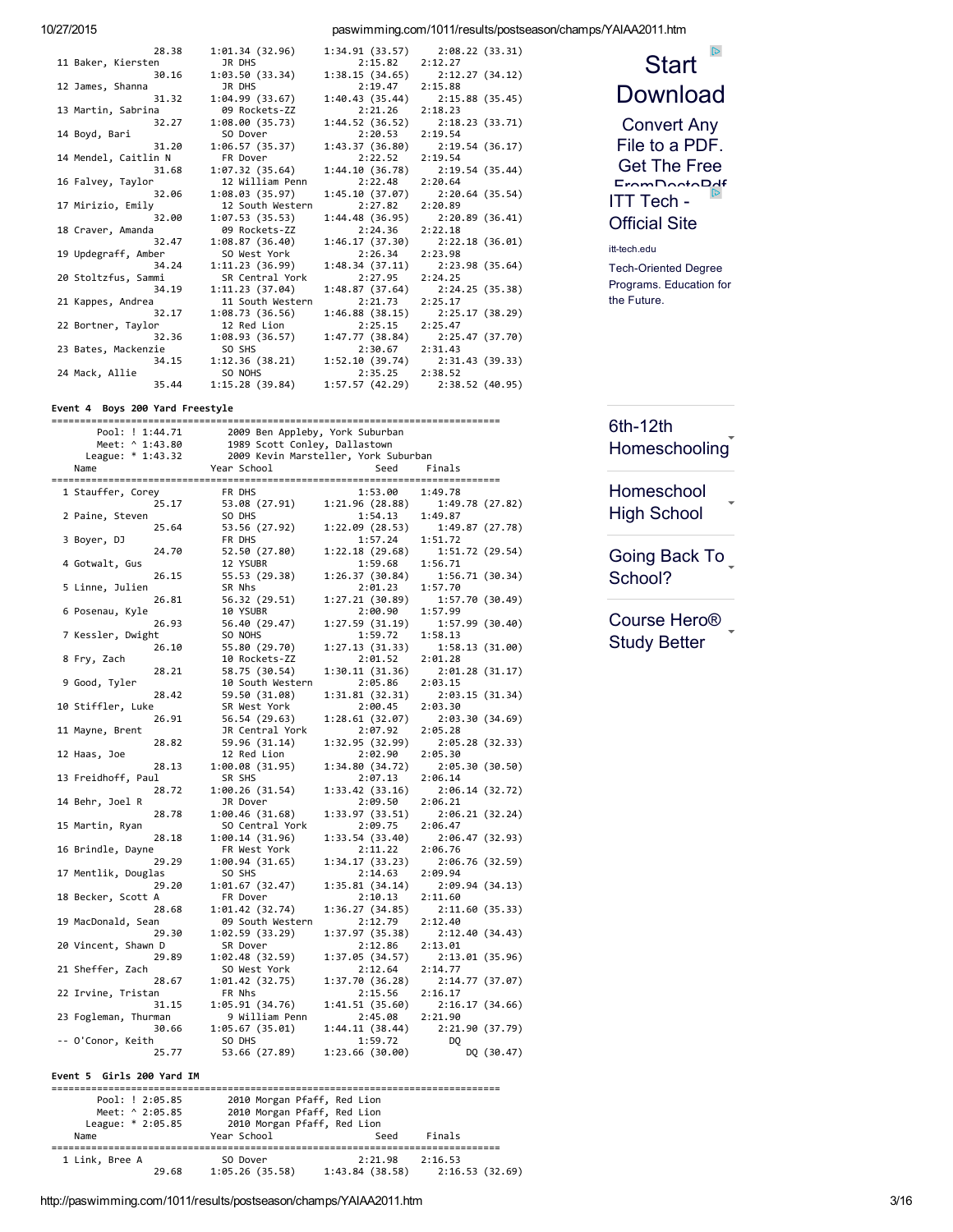paswimming.com/1011/results/postseason/champs/YAIAA2011.htm

| 2 Fritzinger, Julianna | 11 Red Lion      | 2:20.46         | 2:17.05         |
|------------------------|------------------|-----------------|-----------------|
| 30.65                  | 1:05.97 (35.32)  | 1:44.38 (38.41) | 2:17.05 (32.67) |
| 3 Craver, Nicole       | 12 Rockets-ZZ    | 2:21.09         | 2:18.32         |
| 30.37                  | 1:07.56 (37.19)  | 1:47.40 (39.84) | 2:18.32(30.92)  |
| 4 O'Conor, Shelley     | SR DHS           | 2:23.20         | 2:19.81         |
| 30.04                  | 1:03.77 (33.73)  | 1:46.69 (42.92) | 2:19.81(33.12)  |
| 5 Brain, Charity       | 11 South Western | 2:24.73         | 2:21.16         |
| 30.09                  | 1:04.44 (34.35)  | 1:48.94 (44.50) | 2:21.16(32.22)  |
| 6 Spaulding, Rachel C  | FR Dover         | 2:20.93         | 2:21.84         |
| 29.84                  | 1:05.63(35.79)   | 1:48.75(43.12)  | 2:21.84 (33.09) |
| 7 Jacobs, Alison       | SR Central York  | 2:22.63         | 2:23.31         |
|                        |                  |                 |                 |
| 30.71                  | 1:08.28(37.57)   | 1:50.38(42.10)  | 2:23.31 (32.93) |
| 8 Gunn, Helen          | 10 YSUBR         | 2:24.36         | 2:23.52         |
| 31.75                  | 1:07.68 (35.93)  | 1:52.15 (44.47) | 2:23.52 (31.37) |
| 9 Miller, Rebecca      | 10 Rockets-ZZ    | 2:28.14         | 2:24.76         |
| 32.12                  | 1:08.38 (36.26)  | 1:51.44 (43.06) | 2:24.76 (33.32) |
| 10 Hoffnagle, Emma     | 09 Rockets-ZZ    | 2:31.19         | 2:26.40         |
| 30.31                  | 1:07.62 (37.31)  | 1:52.41 (44.79) | 2:26.40 (33.99) |
| 11 Wise, Jade          | JR DHS           | 2:34.28         | 2:29.25         |
| 34.03                  | 1:14.05 (40.02)  | 1:55.86 (41.81) | 2:29.25(33.39)  |
| 12 Bartha, Teddie      | SR DHS           | 2:34.61         | 2:31.68         |
| 32.43                  | 1:10.66 (38.23)  | 1:55.74 (45.08) | 2:31.68(35.94)  |
| 13 Hassinger, Abby     | 9 YSUBR          | 2:36.26         | 2:33.27         |
| 34.40                  | 1:15.38 (40.98)  | 1:58.43 (43.05) | 2:33.27 (34.84) |
| 14 Bateman, Devan      | FR NOHS          | 2:35.31         | 2:33.40         |
| 34.97                  | 1:12.22 (37.25)  | 1:58.58(46.36)  | 2:33.40 (34.82) |
| 15 Miller, Lindsay B   | SO Dover         | 2:37.27         | 2:33.48         |
| 33.69                  | 1:12.59 (38.90)  | 1:59.47 (46.88) | 2:33.48 (34.01) |
| 16 Goodling, Amanda    | JR Central York  | 2:32.66         | 2:34.54         |
| 34.52                  | 1:14.29 (39.77)  | 1:58.19 (43.90) | 2:34.54(36.35)  |
| 17 Taylor, Michaela    | 09 Rockets-ZZ    | 2:35.49         | 2:34.58         |
|                        |                  |                 |                 |
| 32.44                  | 1:11.70 (39.26)  | 1:59.14 (47.44) | 2:34.58 (35.44) |
| 18 Ward, Kristen       | 11 Red Lion      | 2:34.27         | 2:34.73         |
| 33.31                  | 1:11.61 (38.30)  | 1:58.85 (47.24) | 2:34.73(35.88)  |
| 19 Gehly, Samantha     | 10 YSUBR         | 2:36.98         | 2:35.76         |
| 33.87                  | 1:14.04 (40.17)  | 2:00.11 (46.07) | 2:35.76 (35.65) |
| 20 Reed, Taylor M      | FR Central York  | 2:36.97         | 2:38.90         |
| 36.36                  | 1:17.63(41.27)   | 2:03.53 (45.90) | 2:38.90 (35.37) |
| 21 Michaels, Amelia    | SO Central York  | 2:40.44         | 2:43.97         |
| 36.88                  | 1:19.08 (42.20)  | 2:06.29(47.21)  | 2:43.97 (37.68) |
| 22 Weber, Riley        | JR Nhs           | 2:52.47         | 2:49.08         |
| 36.69                  | 1:19.16 (42.47)  | 2:09.98 (50.82) | 2:49.08 (39.10) |
| 23 McGee, Jordan       | SO SHS           | 2:48.78         | 2:50.47         |
| 34.28                  | 1:21.63(47.35)   | 2:11.19(49.56)  | 2:50.47 (39.28) |
| 24 Smith, Marie        | SR West York     | 3:00.32         | 2:59.02         |
| 35.43                  | 1:19.70 (44.27)  | 2:16.13(56.43)  | 2:59.02 (42.89) |
|                        |                  |                 |                 |

Event 6 Boys 200 Yard IM

| Pool: ! 1:57.64           | 2009 Eric Naylor, Dover       |                                   |                           |
|---------------------------|-------------------------------|-----------------------------------|---------------------------|
| Meet: ^ 1:56.46           |                               | 2006 Zach Phillips, Susquehannock |                           |
| League: $* 1:56.15$       |                               | 2005 Zach Phillips, Susquehannock |                           |
| Name                      | Year School                   | Seed                              | Finals                    |
|                           |                               |                                   |                           |
| 1 Shaffer, Brandon        | 12 South Western              | 2:06.62                           | 2:05.10                   |
| 26.39                     | 58.01 (31.62)                 | 1:35.71(37.70)                    | 2:05.10 (29.39)           |
| 2 Trettel, Colin          | 12 Rockets-ZZ                 | 2:07.75                           | 2:06.34                   |
| 25.69                     | 57.09 (31.40)                 | 1:36.38(39.29)                    | 2:06.34(29.96)            |
| 3 Brandt, Callum<br>26.61 | 09 Red Lion<br>1:00.71(34.10) | 2:11.46                           | 2:08.26                   |
| 4 Ingari, John            | SR Central York               | 1:39.35(38.64)<br>2:08.61         | 2:08.26(28.91)<br>2:08.80 |
| 25.76                     | 58.43 (32.67)                 | 1:39.13(40.70)                    | 2:08.80(29.67)            |
| 5 Tate, Mason             | FR DHS                        | 2:13.94                           | 2:08.96                   |
| 27.75                     | 1:00.77(33.02)                | 1:39.69(38.92)                    | 2:08.96 (29.27)           |
| 6 Fix, Ryan               | JR DHS                        | 2:17.07                           | 2:09.66                   |
| 27.20                     | 59.87 (32.67)                 | 1:39.89 (40.02)                   | 2:09.66(29.77)            |
| 7 Massey, Will            | 9 YSUBR                       | 2:12.13                           | 2:12.73                   |
| 27.45                     | 1:01.61(34.16)                | 1:41.55(39.94)                    | 2:12.73(31.18)            |
| 8 Hill, Gavin             | FR DHS                        | 2:24.39                           | 2:12.82                   |
| 26.52                     | 1:02.79 (36.27)               | 1:40.95(38.16)                    | 2:12.82 (31.87)           |
| 9 Grim, Jordan            | 09 South Western              | 2:14.95                           | 2:13.92                   |
| 30.58                     | 1:03.61 (33.03)               | 1:43.33(39.72)                    | 2:13.92 (30.59)           |
| 10 Hensel, Ashton         | FR DHS                        | 2:22.64                           | 2:14.99                   |
| 27.29                     | 1:02.30(35.01)                | 1:43.74 (41.44)                   | 2:14.99 (31.25)           |
| 11 Libertore, Austin      | 10 Rockets-ZZ                 | 2:16.70                           | 2:15.82                   |
| 27.51                     | 1:01.30(33.79)                | 1:43.15(41.85)                    | 2:15.82 (32.67)           |
| 12 Walker, Nolan          | 10 YSUBR                      | 2:27.06                           | 2:18.74                   |
| 30.30                     | 1:06.98(36.68)                | 1:46.53(39.55)                    | 2:18.74(32.21)            |
| 13 Shaffer, Kyle          | SO SHS                        | 2:18.16                           | 2:19.00                   |
| 29.83                     | 1:04.97(35.14)                | 1:46.29(41.32)                    | 2:19.00(32.71)            |
| 14 Hoover, Tanner         | SR West York                  | 2:22.52                           | 2:19.72                   |
| 29.70                     | 1:06.79 (37.09)               | 1:48.44(41.65)                    | 2:19.72(31.28)            |
| 15 Rhone, Alex            | 11 South Western              | 2:24.19                           | 2:21.36                   |
| 30.69                     | 1:05.64(34.95)                | 1:49.51(43.87)                    | 2:21.36(31.85)            |
| 16 Wilson, Erik           | 11 Red Lion                   | 2:22.16                           | 2:22.72                   |
| 28.52                     | 1:08.65(40.13)                | 1:49.64(40.99)                    | 2:22.72 (33.08)           |
| 17 Heilman, Sean          | 10 William Penn               | 2:24.34                           | 2:23.15                   |
| 29.61                     | 1:05.35(35.74)                | 1:51.28(45.93)                    | 2:23.15 (31.87)           |
| 18 Bukowski, Alex         | 9 YSUBR                       | 2:23.50                           | 2:24.87                   |
| 32.73                     | 1:10.92(38.19)                | 1:51.78(40.86)                    | 2:24.87(33.09)            |
| 19 Whitfield, Thomas J    | JR Dover                      | 2:26.34                           | 2:26.53                   |
| 30.84                     | 1:09.95(39.11)                | 1:51.97(42.02)                    | 2:26.53(34.56)            |
| 20 Wilson, Brad           | SO Central York               | 2:30.15                           | 2:28.15                   |
| 31.65                     | 1:09.74(38.09)                | 1:51.45(41.71)                    | 2:28.15(36.70)            |
| 21 Seitz-Brown, Jeremy    | 09 Rockets-ZZ                 | 2:26.25                           | 2:28.26                   |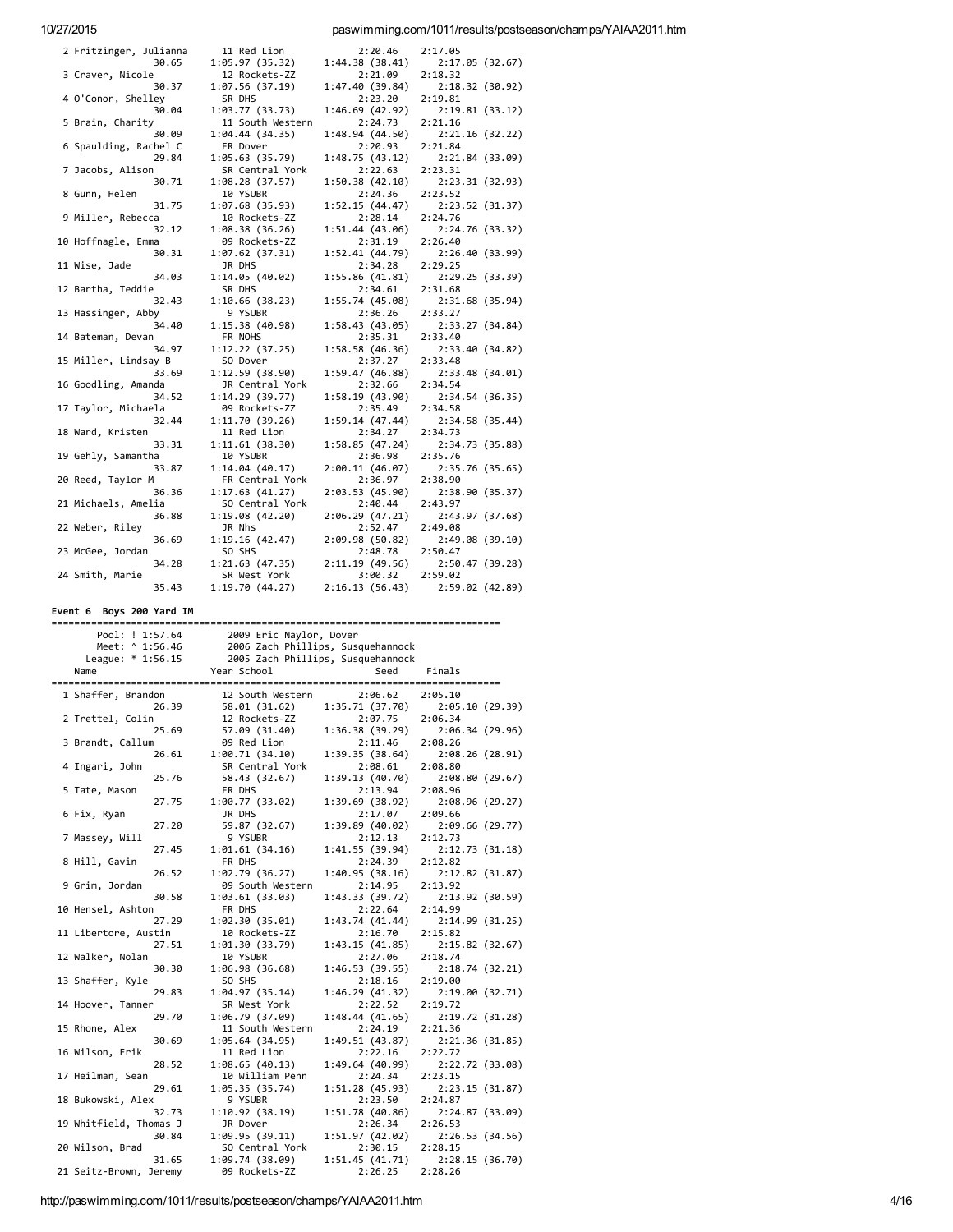## 10/27/2015 paswimming.com/1011/results/postseason/champs/YAIAA2011.htm

| 30.39                | 1:08.45(38.06)  | 1:52.71(44.26) | 2:28.26 (35.55) |
|----------------------|-----------------|----------------|-----------------|
| 22 Foery, David      | FR West York    | 2:30.10        | 2:28.51         |
| 31.87                | 1:13.74(41.87)  | 1:57.12(43.38) | 2:28.51 (31.39) |
| 23 Anderson, Jackson | JR NOHS         | 2:35.99        | 2:32.67         |
| 32.39                | 1:12.63(40.24)  | 1:57.39(44.76) | 2:32.67(35.28)  |
| -- Brown, Luke       | 11 William Penn | 2:23.22        | DO              |
| 28.88                | 1:04.79(35.91)  | 1:48.69(43.90) | DQ (31.06)      |

## Event 7 Girls 50 Yard Freestyle

| Pool: ! 23.99          | 2010 Julie Brown, Dallastown        |       |        |  |
|------------------------|-------------------------------------|-------|--------|--|
| Meet: ^ 23.73          | 2005 Michele King, Spring Grove     |       |        |  |
| League: * 23.73        | 2005 Michele King, Spring Grove     |       |        |  |
| Name                   | Year School                         | Seed  | Finals |  |
|                        |                                     |       |        |  |
|                        | 1 Arganbright, Jade 50 Central York | 25.51 | 24.89  |  |
| 2 Dacheux, Courtney E  | SR Dover                            | 26.31 | 25.10  |  |
| 3 Smeltzer, Emily      | 11 Red Lion                         | 24.93 | 25.63  |  |
| 4 Miller, Katelyn      | 10 Rockets-ZZ                       | 26.47 | 25.91  |  |
| 5 Gilchrist, Julia     | 11 South Western                    | 26.46 | 25.97  |  |
| 6 Luckenbaugh, Renae   | SO Nhs                              | 26.16 | 26.23  |  |
| 7 Becker, Mia R        | FR Dover                            | 27.05 | 26.35  |  |
| 8 Holt, Alyssa         | 12 South Western                    | 27.72 | 26.56  |  |
| 9 Yeager, Amber        | JR Dover                            | 27.64 | 26.63  |  |
| 10 Cable, Alexis       | 09 Rockets-ZZ                       | 26.59 | 26.73  |  |
| 11 Casolo, Julia       | FR DHS                              | 27.85 | 26.92  |  |
| 12 Estes, Sarah        | 11 YSUBR                            | 27.64 | 27.11  |  |
| 13 Almoney, Megan      | SO Nhs                              | 27.62 | 27.30  |  |
| 14 Raleigh, Kelly      | 11 South Western                    | 27.82 | 27.37  |  |
| 15 Detter, Laura       | SR SHS                              | 27.52 | 27.56  |  |
| 16 Bahn, Kasie         | FR Central York                     | 27.81 | 27.78  |  |
| 17 Fink, Lauren        | SO West York                        | 29.72 | 28.32  |  |
| 18 Mingora, Elena      | 12 YSUBR                            | 28.59 | 28.44  |  |
| 19 Stambaugh, Kara     | 12 YSUBR                            | 28.67 | 28.49  |  |
| 20 Rohrbaugh, Briannah | 09 South Western                    | 28.41 | 28.52  |  |
| 21 Drosdick, Raine     | FR Central York                     | 29.15 | 28.57  |  |
| 22 Paden, Cheyenne     | SR DHS                              | 29.13 | 29.30  |  |
| 23 Overmoyer, Maddy    | FR NOHS                             | 30.17 | 31.45  |  |

Event 8 Boys 50 Yard Freestyle =============================================================================== Pool: ! 21.11 2009 Kevin Marsteller, York Suburban<br>
Meet: ^ 21.11 2009 Kevin Marsteller, York Suburban<br>
League: \* 21.11 2009 Kevin Marsteller, York Suburban Meet: ^ 21.11 2009 Kevin Marsteller, York Suburban League: \* 21.11 2009 Kevin Marsteller, York Suburban Name Year School Seed Finals =============================================================================== Woody, Gerard SR DHS 21.75 21.27 Williams, Derek SR DHS 23.02 22.26 3 Hassinger, Ben 12 YSUBR 23.03<br>
4 Blystone, Seth 5 SR NOHS 23.49<br>
5 Godboldte. Michael 3R DHS 23.45 Blystone, Seth SR NOHS 23.49 22.89 Godboldte, Michael JR DHS 23.45 22.92 Christas, George SR DHS 24.19 23.61 7 Tate, Leland SR West York 23.51 23.65 8 Mart, Nathan 10 South Western 23.97 23.67 Fry, Greg T 12 Rockets‐ZZ 23.88 23.94 Smith, Isaac 09 Rockets‐ZZ 24.23 24.00 Libertore, Austin 10 Rockets‐ZZ 24.05 24.12 Aggan, Elias 09 Red Lion 25.04 25.11 13 Ondek, Chris 12 Red Lion 25.16 25.16<br>14 Dillinger. Corv 1R West York 24.87 25.28 Dillinger, Cory JR West York 24.87 25.28 Bahn, Shane SO Central York 25.60 25.39 16 Kern, Garrett R SR West York 25.01 25.50 Maxwell, Joe 10 South Western 25.25 25.65 18 Bixler, Kyle 11 South Western 25.45 25.70 MaGilton, Stephen A SR Dover 26.49 25.72 20 Fridman, Alex 9 YSUBR 25.79 25.94 Kaliszak, Sean SO SHS 26.24 26.09 Lefever, Clint SO NOHS 25.69 26.23 23 Maher, Tyler SO Nhs 28.30 28.92 Dudley, Chris 11 William Penn 28.37 29.60 Event 9 Girls 100 Yard Butterfly

| Pool: ! 58.53        | 2009 Caroline Bixler, Dallastown |         |         |  |
|----------------------|----------------------------------|---------|---------|--|
| Meet: ^ 58.53        | 2009 Caroline Bixler, Dallastown |         |         |  |
| League: * 57.41      | 2005 Michele King, Spring Grove  |         |         |  |
| Name                 | Year School                      | Seed    | Finals  |  |
|                      |                                  |         |         |  |
| 1 Janosky, Aniella F | SO Dover                         | 1:01.75 | 58.74   |  |
| 26.79                | 58.74 (31.95)                    |         |         |  |
| 2 Smeltzer, Emily    | 11 Red Lion                      | 1:02.04 | 1:01.78 |  |
| 28.48                | 1:01.78(33.30)                   |         |         |  |
| 3 Hawk, Jessica      | 12 YSUBR                         | 1:06.04 | 1:03.88 |  |
| 29.94                | 1:03.88 (33.94)                  |         |         |  |
| 4 Dacheux, Summer A  | FR Dover                         | 1:06.44 | 1:04.11 |  |
| 29.58                | 1:04.11(34.53)                   |         |         |  |
| 5 Raleigh, Kelly     | 11 South Western                 | 1:06.10 | 1:04.34 |  |
| 30.25                | 1:04.34(34.09)                   |         |         |  |
| 6 Schmittle, Emily   | 9 YSUBR                          | 1:05.43 | 1:04.48 |  |
| 29.37                | 1:04.48(35.11)                   |         |         |  |
| 7 Day, Zowie         | 10 YSUBR                         | 1:06.66 | 1:05.29 |  |
| 30.23                | 1:05.29(35.06)                   |         |         |  |
| 8 Hoffnagle, Emma    | 09 Rockets-ZZ                    | 1:08.16 | 1:06.16 |  |
| 31.20                | 1:06.16(34.96)                   |         |         |  |
| 9 Gross, Emily       | 11 Red Lion                      | 1:06.92 | 1:06.57 |  |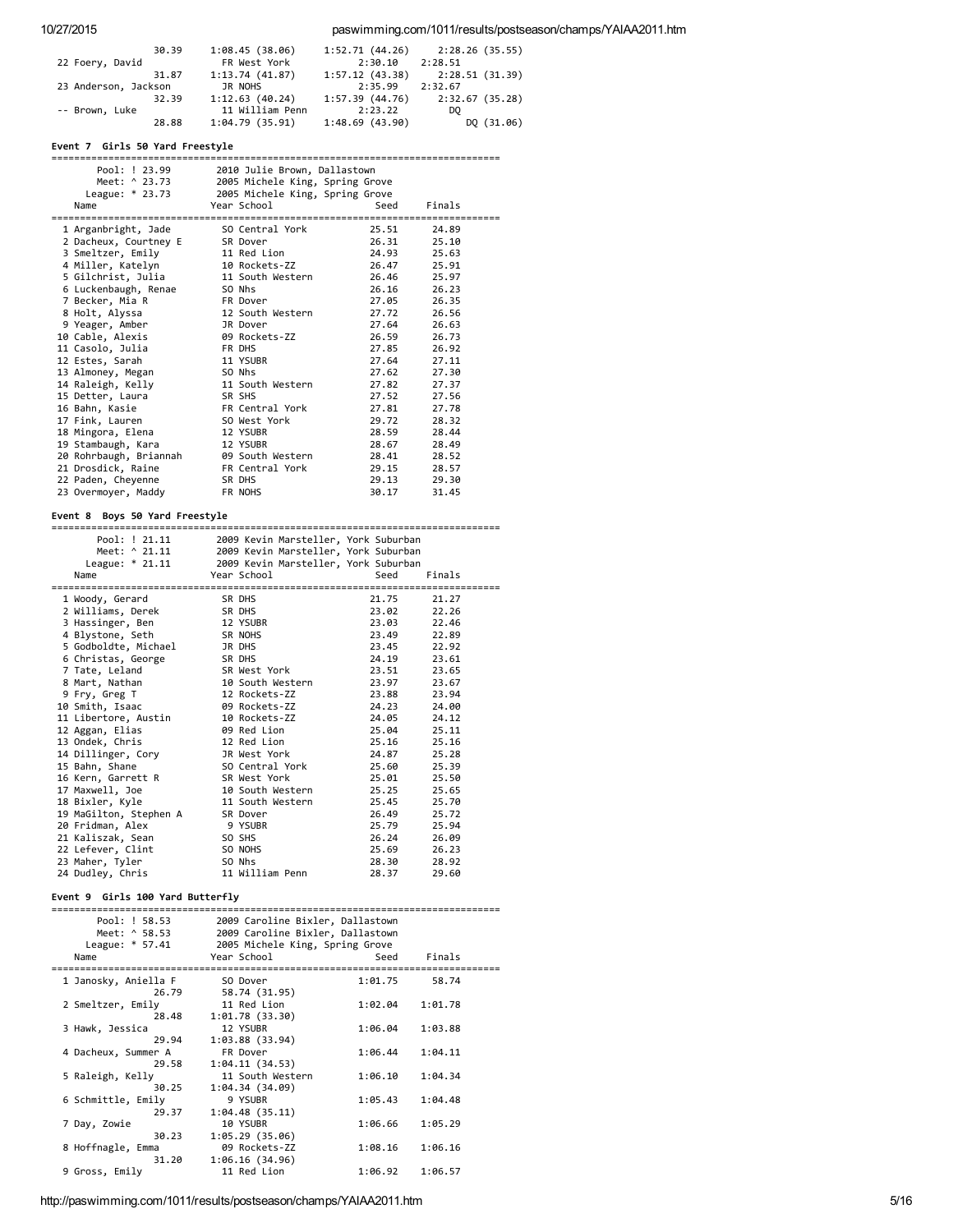| 30.93                   | 1:06.57(35.64)  |         |         |
|-------------------------|-----------------|---------|---------|
| 10 Luckenbaugh, Madison | FR Central York | 1:07.19 | 1:08.05 |
| 31.08                   | 1:08.05(36.97)  |         |         |
| 11 Bartha, Teddie       | SR DHS          | 1:10.66 | 1:09.48 |
| 32.65                   | 1:09.48 (36.83) |         |         |
| 12 Donado, Abriel       | JR DHS          | 1:11.32 | 1:09.76 |
| 32.09                   | 1:09.76 (37.67) |         |         |
| 13 Miller, Lindsay B    | SO Dover        | 1:13.55 | 1:11.79 |
| 33.46                   | 1:11.79(38.33)  |         |         |
| 14 Mack, Liz            | SR NOHS         | 1:14.73 | 1:12.36 |
| 33.58                   | 1:12.36 (38.78) |         |         |
| 15 Taylor, Michaela     | 09 Rockets-ZZ   | 1:11.86 | 1:12.59 |
| 33.29                   | 1:12.59 (39.30) |         |         |
| 16 Bahn, Kasie          | FR Central York | 1:10.12 | 1:12.64 |
| 33.77                   | 1:12.64(38.87)  |         |         |
| 17 Gehly, Alexandra     | 11 YSUBR        | 1:15.88 | 1:13.56 |
| 33.22                   | 1:13.56(40.34)  |         |         |
| 18 Foery, Sarah         | SR West York    | 1:15.23 | 1:15.56 |
| 34.40                   | 1:15.56(41.16)  |         |         |
| 19 Capella, Megan       | FR Central York | 1:17.72 | 1:16.12 |
| 35.56                   | 1:16.12(40.56)  |         |         |
| 20 Kuhn, Meghan         | 10 Rockets-ZZ   | 1:20.15 | 1:18.81 |
| 36.95                   | 1:18.81(41.86)  |         |         |
| 21 McGee, Jordan        | SO SHS          | 1:18.17 | 1:19.00 |
| 35.47                   | 1:19.00(43.53)  |         |         |
| 22 Jermyn, Tabitha      | SO West York    | 1:15.74 | 1:20.76 |
| 34.55                   | 1:20.76(46.21)  |         |         |
| 23 Swade, Katie         | SR SHS          | 1:24.78 | 1:25.01 |
| 37.72                   | 1:25.01(47.29)  |         |         |
| 24 Wesstrom, Shannon    | SR Central York | 1:20.41 | 1:25.29 |
| 39.56                   | 1:25.29(45.73)  |         |         |

#### Event 10 Boys 100 Yard Butterfly

2009 Kevin Marsteller, York Suburban Pool: ! 52.34 Meet: ^ 52.09 1990 Scott Conley, Dallastown League: \* 50.62 2008 Kevin Marsteller, York Suburban Name Year School Seed Finals 1 Strathmeyer, Bradley JR West York 54.18 53.89 53.89 (28.74) 25.15 2 Ingari, John SR Central York 56.99 55.53 26.22 55.53 (29.31) 3 Trettel, Colin 56.21 55.89 12 Rockets-ZZ 25.88 55.89 (30.01) 4 Brandt, Callum 09 Red Lion 57.83 56.27 26.27 56.27 (30.00) 5 Erne, Braxton SO DHS 1:03.27 57.46 26.81 57.46 (30.65) 6 Howley, Chard 59.54 57.59 JR DHS 26.55 57.59 (31.04) 7 Levejac, Adrien SO DHS 1:02.79 58.18 26.04 58.18 (32.14) 8 Christas, George SR DHS 1:02.16 59.92 27.45 59.92 (32.47) 9 Kessler, Dwight SO NOHS 1:01.30 1:00.68 28.28 1:00.68 (32.40) 10 Irvine, Cavan JR Nhs 1:00.98 1:00.80 26.94 1:00.80 (33.86) 11 Huber, Kyle 59.87  $1:00.84$ 11 Rockets-ZZ 27.71 1:00.84 (33.13) 12 Wendt, Corey J 1:03.86 1:00.98 FR Central York 1:00.98 (32.52)<br>10 Rockets-ZZ 28.46 13 Trettel, Nicholas 1:02.94 1:02.88 28.19  $1:02.88(34.69)$ 14 Heilman, Sean 10 William Penn 1:03.23 1:03.64 29.18  $1:03.64(34.46)$ 15 Snook, Jake A JR Central York  $1:04.70$ 1:03.80 29.51  $1:03.80(34.29)$ 16 Anderson, Hank FR NOHS  $1:04.76$ 1:04.74 30.07 1:04.74 (34.67) 17 Moritz, Bryor 1:06.19  $1:95.94$ 10 Red Lion 30.42  $1:05.94(35.52)$ 18 Gatz, Kaleb 10 South Western 1:05.62 1:06.08  $1:06.08(34.99)$ 31.09 19 Morgan, Brian 12 South Western 1:07.66 1:06.34 29.46  $1:06.34(36.88)$ 20 Bollinger, Dan C SO Dover 1:08.23  $1:07.13$ 30.38 1:07.13 (36.75) 21 Beans, Corey JR NOHS  $1:11.80$  $1:10.22$ 31.56  $1:10.22(38.66)$ 22 Leschinskiy, Brandon 11 YSURR  $1:10.48$  $1:10.23$  $1:10.23(39.12)$ 31.11 23 Albin, Brandon 09 South Western  $1:09.56$  $1:10.44$ 32.29  $1:10.44(38.15)$ 24 Larkin, Chandler SO SHS  $1:10.71$ 1:11.65 33.46  $1:11.65(38.19)$ 

### Event 11 Girls 200 Yard Freestyle Relay

School

--------------------------------------Pool: ! 1:40.11 2009 Dallastown  $M \neq + \cdot$  ^ 1.40 11 2009 Dallastown League:  $* 1:40.11$ 2009 Dallastown

Seed

Finals

http://paswimming.com/1011/results/postseason/champs/YAIAA2011.htm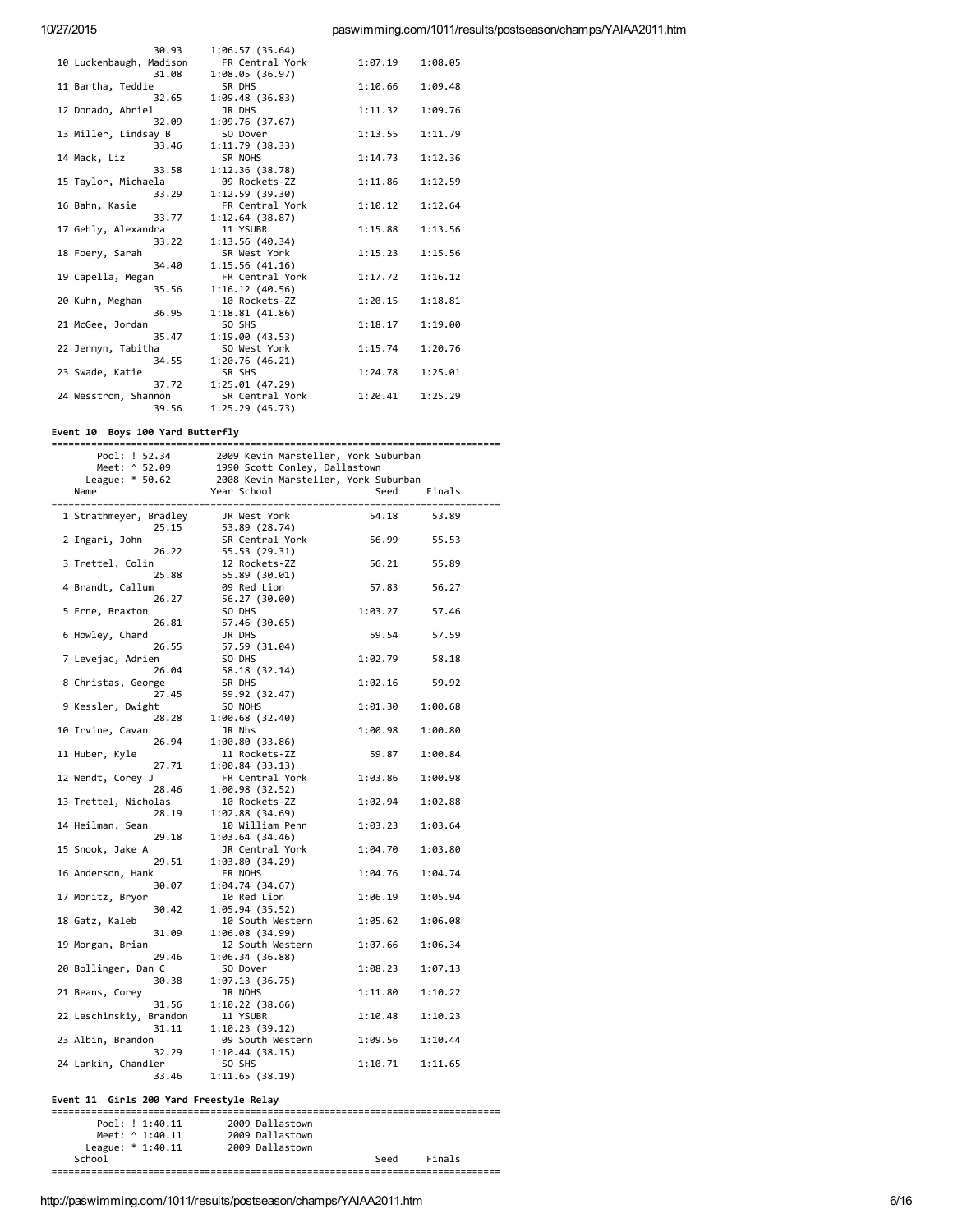| 1 Dallastown Area High School 'A'                                                                                                    | 1:45.62<br>1:41.20                                                            |  |
|--------------------------------------------------------------------------------------------------------------------------------------|-------------------------------------------------------------------------------|--|
| 1) O'Conor, Shelley SR                                                                                                               | 2) Casolo, Teresa JR                                                          |  |
| 3) Miller, Laura SR<br>25.41                                                                                                         | 4) Flinchbaugh, Jen SR<br>50.74 (25.33) 1:16.43 (25.69)<br>1:41.20 (24.77)    |  |
| 2 York Suburban High School 'A'                                                                                                      | 1:47.18<br>1:44.80                                                            |  |
| ork Suburban וובסח ברים בי 1) Grubbs, MacKenzie 12<br>1) Grubbs, MacKenzie 12                                                        | 2) Gunn, Helen 10                                                             |  |
| $26.81$ $52.30(25.49)$                                                                                                               | 4) Merkle, Erin 10                                                            |  |
| 3 South Western 'A'                                                                                                                  | 1:18.81(26.51)<br>1:44.80 (25.99)<br>1:47.27<br>1:44.87                       |  |
| outn western<br>1) Gilchrist, Julia 11<br>11 - Julia Kally 11                                                                        | 2) Holt, Alyssa 12                                                            |  |
|                                                                                                                                      | 4) Shannon, Megan 12                                                          |  |
| 25.90<br>4 Dover Area High School<br>'A'                                                                                             | 51.88(25.98)<br>1:44.87 (26.14)<br>1:18.73(26.85)<br>1:44.65<br>1:45.02       |  |
| 1) Spaulding, Rachel C FR               2) Yeager, Amber JR<br>3) Becker, Mia R FR                      4) Dacheux, Summer A FR      |                                                                               |  |
|                                                                                                                                      | $26.50$ 52.83 (26.33) 1:19.31 (26.48)                                         |  |
| 5 Spring Grove High School-ZZ 'A'                                                                                                    | 1:45.02(25.71)<br>1:47.91<br>1:47.47                                          |  |
| 1) Cable, Alexis 09                                                                                                                  | 2) Craver, Nicole 12                                                          |  |
| 3) Staub, Haley 09 (27.33 54.71 (27.38) 1:21.57 (26.86)                                                                              |                                                                               |  |
| 6 Dallastown Area High School 'B'                                                                                                    | 1:47.47 (25.90)<br>1:55.38<br>1:49.09                                         |  |
| 1) Wise, Jade JR                                                                                                                     | 2) Rogers, Natalie SO                                                         |  |
| 3) Donado, Abriel JR                                                                                                                 | 4) Casolo, Julia FR                                                           |  |
| 27.63<br>7 York Suburban High School 'B'                                                                                             | 54.57 (26.94) 1:22.35 (27.78) 1:49.09 (26.74)<br>1:51.07<br>1:49.20           |  |
| 1) Mingora, Elena 12                         2) Triggs, Katherine 1<br>3) Buchanan, Rebekah 10                 4) Stambaugh, Kara 12 | 2) Triggs, Katherine 11                                                       |  |
|                                                                                                                                      |                                                                               |  |
| 27.56<br>8 Northeastern High School 'A'                                                                                              | 54.32 (26.76) 1:21.04 (26.72)<br>1:49.20 (28.16)<br>1:51.13<br>1:49.36        |  |
| 1) Luckenbaugh, Renae SO                                                                                                             | 2) Almoney, Megan SO                                                          |  |
| 3) McCurdy, Morgan JR                                                                                                                | 4) Reichard, Maddie FR                                                        |  |
| 26.40<br>'A'<br>9 Central York High School                                                                                           | 53.59 (27.19) 1:22.54 (28.95) 1:49.36 (26.82)<br>1:46.06<br>1:49.59           |  |
| 1) Burgess, Theresa M FR (2) Peterson, Addy SR<br>3) Bahn, Kasie FR (4) Luckenbaugh, Madis                                           |                                                                               |  |
| 3) Bahn, Kasie FR                                                                                                                    | 4) Luckenbaugh, Madison FR                                                    |  |
| 10 Dover Area High School 'B'                                                                                                        | 27.58 55.39 (27.81) 1:22.87 (27.48) 1:49.59 (26.72)<br>1:57.10<br>1:51.62     |  |
|                                                                                                                                      | 2) Mendel, Caitlin N FR                                                       |  |
| 1) Diehl, Katie E JR<br>3) Miller, Lindsay B SO                                                                                      | 4) Link, Bree A SO                                                            |  |
| 29.28<br>11 Susquehannock High School 'A'                                                                                            | 56.98 (27.70) 1:25.21 (28.23)<br>1:51.62 (26.41)<br>1:56.68<br>1:53.99        |  |
| 1) Amberman, Jessica SO                                                                                                              | 2) Milway, Samantha SR                                                        |  |
| 3) Swade, Katie SR                                                                                                                   | 4) Detter, Laura SR                                                           |  |
| 12 South Western 'B'                                                                                                                 | 28.67 58.05 (29.38) 1:27.09 (29.04) 1:53.99 (26.90)<br>1:54.68<br>1:54.08     |  |
| 1) Kappes, Andrea 11                                                                                                                 | 2) McCole, Casey 12                                                           |  |
| 3) Horner, Lily 11                                                                                                                   | 4) Rohrbaugh, Briannah 09                                                     |  |
| 30.58<br>13 Spring Grove High School-ZZ 'B'                                                                                          | 58.01 (27.43) 1:25.74 (27.73)<br>1:54.08(28.34)<br>1:54.93<br>1:54.19         |  |
| 1) Reed, Emma 10                                                                                                                     | 2) Taylor, Michaela 09                                                        |  |
| 3) Beck, Lindsay 11                                                                                                                  | 4) Morrison, Kiah 09                                                          |  |
|                                                                                                                                      |                                                                               |  |
| $28.99$ 57.40 $(28.41)$                                                                                                              | 1:27.15 (29.75) 1:54.19 (27.04)                                               |  |
| 14 Central York High School 'B'<br>1) Drosdick, Raine FR                                                                             | 1:57.89<br>1:56.33<br>2) Lyons, Alexis SO                                     |  |
| 1) Drosdick, Kallie FK (2) Lyons, Alexis 30<br>3) Kerchner, Shannen N FR (4) Miller, Deanna JR                                       |                                                                               |  |
| 29.01                                                                                                                                | 57.69 (28.68) 1:27.06 (29.37) 1:56.33 (29.27)                                 |  |
| 15 West York High School 'A'<br>1) Jermyn, Tabitha SO                                                                                | 1:59.63<br>1:57.31                                                            |  |
| 3) Howe, Danielle SR                                                                                                                 | 2) Rinker, Hali SO<br>4) Foery, Sarah SR                                      |  |
|                                                                                                                                      | 29.10 59.46 (30.36) 1:29.54 (30.08)<br>1:57.31 (27.77)                        |  |
| 16 Red Lion Area Sr High School 'A'<br>1) Taylor, Lindsey 12                                                                         | 2:03.69<br>2:01.53<br>2) Gerver, Mel 09                                       |  |
| 3) Matz, Danielle 10                                                                                                                 | 4) Arnold, Kaitlyn 12                                                         |  |
| 30.11                                                                                                                                | 1:00.69 (30.58) 1:31.02 (30.33) 2:01.53 (30.51)                               |  |
| 17 New Oxford High School 'A'<br>1) Overmoyer, Maddy FR                                                                              | 2:04.98<br>2:01.75<br>2) Ayers, Trisha FR                                     |  |
| 3) Mack, Allie SO                                                                                                                    | 4) Justice, Amy JR                                                            |  |
|                                                                                                                                      | 29.50 59.80 (30.30) 1:30.82 (31.02)<br>2:01.75 (30.93)<br>2:03.87<br>2:02.04  |  |
| 18 Susquehannock High School 'B'<br>1) McGee, Jordan SO                                                                              | 2) Steines, Katie FR                                                          |  |
| 3) Schaeffer, Katie SR                                                                                                               | 4) Bates, Mackenzie SO                                                        |  |
|                                                                                                                                      | 29.10 1:01.53 (32.43) 1:31.36 (29.83) 2:02.04 (30.68)                         |  |
| Event 12 Boys 200 Yard Freestyle Relay                                                                                               |                                                                               |  |
|                                                                                                                                      |                                                                               |  |
|                                                                                                                                      |                                                                               |  |
| Pool: ! 1:27.29 2009 York Suburban<br>Meet: ^ 1:27.29 2009 York Suburban<br>League: * 1:27.29 2009 York Suburban                     |                                                                               |  |
| School                                                                                                                               | Seed Finals                                                                   |  |
| 1 Dallastown Area High School 'A'                                                                                                    | 1:33.22 1:28.05                                                               |  |
|                                                                                                                                      |                                                                               |  |
| 1) Stauffer, Corey FR<br>1) Stauffer, Corey FR<br>3) Williams, Derek SR<br>4) Woody, Gerard SR                                       |                                                                               |  |
| 2 Dallastown Area High School 'B'                                                                                                    | 21.24 $43.31 (22.07)$ $1.05.26 (21.95)$ 1:28.05 (22.79)<br>1:38.27<br>1:32.83 |  |
| 1) Hensel, Ashton FR                                                                                                                 | 2) Erne, Braxton SO                                                           |  |
|                                                                                                                                      |                                                                               |  |
| 3) O'Conor, Keith SO 4) Howley, Chard JR<br>23.40 46.32 (22.92) 1:09.85 (23.53)<br>3 Dover Area High School 'A'                      | 1:32.83 (22.98)<br>1:36.72<br>1:33.03                                         |  |
|                                                                                                                                      | 2) Sutton, Dallas J SR                                                        |  |
| over Arta Head<br>1) Mallorey, Karl P JR<br>Dokata L SR                                                                              | 4) Tilley, Scott C SR                                                         |  |
| 23.03 47.23 (24.20)<br>'A'<br>4 West York High School                                                                                | $1:10.49(23.26)$ $1:33.03(22.54)$<br>1:36.77 1:34.36                          |  |
| 1) Tate, Leland SR<br>3) Dillinger, Cory JR                                                                                          | 2) Stiffler, Luke SR<br>4) Strathmeyer, Bradley JR                            |  |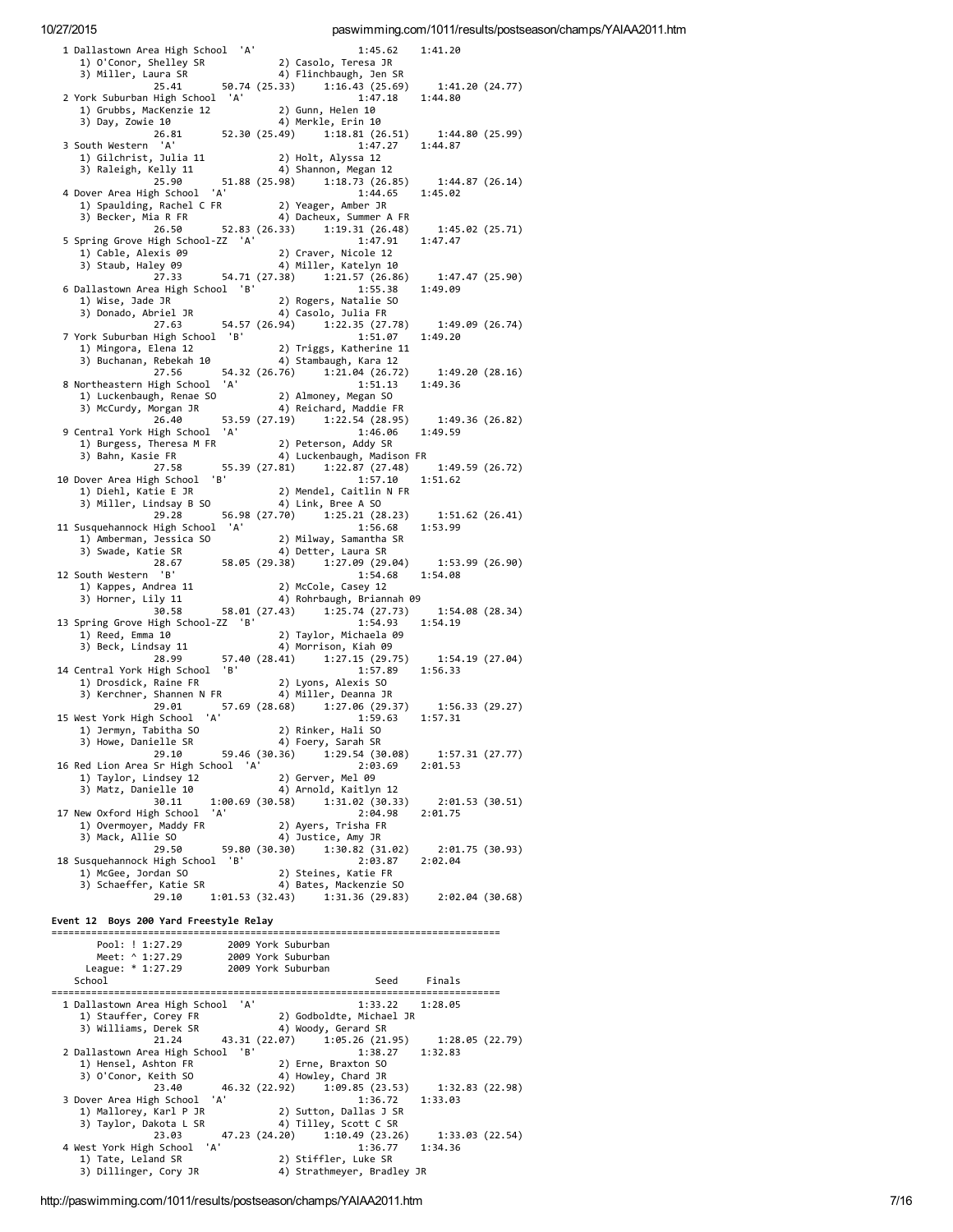| 23.96                                                                                                                                         |  | 48.71 (24.75) 1:11.54 (22.83) 1:34.36 (22.82)                                                                               |                |            |
|-----------------------------------------------------------------------------------------------------------------------------------------------|--|-----------------------------------------------------------------------------------------------------------------------------|----------------|------------|
| 5 Central York High School 'A'                                                                                                                |  | 1:37.06 1:35.19                                                                                                             |                |            |
| 1) Fisher, Evan S SR                                                                                                                          |  |                                                                                                                             |                |            |
| 3) Snook, Jake A JR                                                                                                                           |  |                                                                                                                             |                |            |
| 22.87                                                                                                                                         |  | R<br>2) Mayne, Brent JR<br>4) Ingari, John SR<br>46.95 (24.08) 1:11.46 (24.51) 1:35.19 (23.73)<br>chool 'A' 1:38.65 1:35.98 |                |            |
| 6 York Suburban High School 'A'                                                                                                               |  |                                                                                                                             |                |            |
| 1) Walker, Nolan 10                                                                                                                           |  | 2) Hassinger, Ben 12                                                                                                        |                |            |
| 3) Massey, Will 9                                                                                                                             |  | 4) Gotwalt, Gus 12                                                                                                          |                |            |
|                                                                                                                                               |  | 25.11 47.35 (22.24) 1:11.18 (23.83) 1:35.98 (24.80)                                                                         |                |            |
| 7 Spring Grove High School-ZZ 'A'                                                                                                             |  | 1:37.59                                                                                                                     | 1:36.56        |            |
| 1) Libertore, Austin $10$ $2)$ Trettel, Nicholas $10$<br>2) Env. Zach $10$<br>2) Env. Zach $10$                                               |  |                                                                                                                             |                |            |
| 3) Fry, Zach 10                                                                                                                               |  | 4) Smith, Isaac 09                                                                                                          |                |            |
|                                                                                                                                               |  | 23.75 47.96 (24.21) 1:12.91 (24.95) 1:36.56 (23.65)                                                                         |                |            |
| 8 Red Lion Area Sr High School 'A'                                                                                                            |  | 1:39.88 1:40.11                                                                                                             |                |            |
| 1) Aggan, Elias 09                                                                                                                            |  | 3. (as 89 (2) Unues, Collection 21<br>12 (25. 08 (25. 06) 1:14.88 (24. 80) 1:40.11 (25. 23)<br>1:44.29 1:40.99              |                |            |
| 3) Haas, Joe 12                                                                                                                               |  |                                                                                                                             |                |            |
|                                                                                                                                               |  |                                                                                                                             |                |            |
| 9 York Suburban High School 'B'                                                                                                               |  |                                                                                                                             |                |            |
| 1) Posenau, Kyle 10                                                                                                                           |  | 2) Spinello, John 9                                                                                                         |                |            |
| 3) Fridman, Alex 9                                                                                                                            |  | 4) Behrend, Tim 11                                                                                                          |                |            |
| 25.30                                                                                                                                         |  | 50.92 $(25.62)$ 1:15.54 $(24.62)$ 1:40.99 $(25.45)$                                                                         |                |            |
| 10 Susquehannock High School 'A'                                                                                                              |  | 1:44.68                                                                                                                     | 1:41.62        |            |
| 1) Kaliszak, Sean SO                                                                                                                          |  | 44.68 .<br>2) Mentlik, Douglas SO<br>4) Shaffar Union                                                                       |                |            |
| 3) Freidhoff, Paul SR                                                                                                                         |  | 4) Shaffer, Kyle SO                                                                                                         |                |            |
| 25.99                                                                                                                                         |  | 51.56 (25.57) 1:17.74 (26.18) 1:41.62 (23.88)                                                                               |                |            |
| 11 Central York High School 'B'                                                                                                               |  | $1:46.62$ $1:44.42$                                                                                                         |                |            |
| 1) Young, Braden SO                                                                                                                           |  | 1:46.<br>2) Wilson, Brad SO<br>4) اغتشموا (4                                                                                |                |            |
| 3) Martin, Ryan SO                                                                                                                            |  | 4) Learmonth, Mitchell JR                                                                                                   |                |            |
| 25.51                                                                                                                                         |  | 51.93 (26.42) 1:17.54 (25.61) 1:44.42 (26.88)                                                                               |                |            |
| 12 William Penn High School 'A'                                                                                                               |  | 1:51.26 1:45.11                                                                                                             |                |            |
|                                                                                                                                               |  |                                                                                                                             |                |            |
| 1) Fogleman, Jonathan 12 2) Burns, Colin 10<br>3) Dudley, Chris 11 4) Heilman, Sean 10<br>26.64 54.33 (27.69) 1:19.38 (25.05) 1:45.11 (25.73) |  |                                                                                                                             |                |            |
|                                                                                                                                               |  |                                                                                                                             |                |            |
| 13 South Western 'B'                                                                                                                          |  | 1:45.43 1:45.96                                                                                                             |                |            |
| 1) Morgan, Brian 12                                                                                                                           |  | 2) Rhone, Alex 11                                                                                                           |                |            |
| 3) Good, Tyler 10                                                                                                                             |  | 4) MacDonald, Sean 09                                                                                                       |                |            |
| 27.09                                                                                                                                         |  | 53.22 (26.13) 1:19.09 (25.87) 1:45.96 (26.87)                                                                               |                |            |
| 14 New Oxford High School 'A'                                                                                                                 |  | $1:51.50$ $1:47.25$                                                                                                         |                |            |
|                                                                                                                                               |  |                                                                                                                             |                |            |
|                                                                                                                                               |  |                                                                                                                             |                |            |
|                                                                                                                                               |  | 28.07 53.65 (25.58) 1:20.96 (27.31) 1:47.25 (26.29)                                                                         |                |            |
| 15 Dover Area High School 'B'                                                                                                                 |  | $1:50.10$ $1:47.87$                                                                                                         |                |            |
| 1) Sterner, Jacob W SO 2) Harman, Curtis J SU<br>2) Machine Colton D FR 4) MaGilton, Stephen A SR                                             |  |                                                                                                                             |                |            |
|                                                                                                                                               |  |                                                                                                                             |                |            |
|                                                                                                                                               |  |                                                                                                                             |                |            |
| 27.18                                                                                                                                         |  | 55.33 (28.15) 1:22.11 (26.78)                                                                                               | 1:47.87(25.76) |            |
| 16 Red Lion Area Sr High School 'B'                                                                                                           |  | $1:49.11$ $1:48.72$                                                                                                         |                |            |
| 1) Palandro, Matt 11                                                                                                                          |  | 2) Moritz, Bryor 10<br>4) Clark, Alex AQ                                                                                    |                |            |
| 3) Burger, Tim 12                                                                                                                             |  | 4) Clark, Alex 09                                                                                                           |                |            |
|                                                                                                                                               |  | 28.13 54.84 (26.71) 1:21.94 (27.10)                                                                                         | 1:48.72(26.78) |            |
| -- Northeastern High School 'A'                                                                                                               |  | 1:53.79                                                                                                                     | DO.            |            |
| 1) Maher, Tyler SO                                                                                                                            |  | 2) McPherson, Calen JR                                                                                                      |                |            |
| 3) Jamerson, Kenard JR                                                                                                                        |  | 4) Bolding, Pat SR                                                                                                          |                |            |
| -- South Western 'A'                                                                                                                          |  | 1:43.60                                                                                                                     | DQ             |            |
| 1) Maxwell, Joe 10                                                                                                                            |  | 1.43.00<br>2) Koehler, Kieran 10<br>4) Gatz Kaleh 10                                                                        |                |            |
| 3) Bixler, Kyle 11                                                                                                                            |  | 4) Gatz, Kaleb 10                                                                                                           |                |            |
| 25.91                                                                                                                                         |  | 51.40 (25.49) 1:15.91 (24.51)                                                                                               |                | DQ (25.42) |

# Event 13 Girls 100 Yard Freestyle

| Pool: ! 52.55           | 2009 Lauren Schmittle, York Suburban            |         |        |  |
|-------------------------|-------------------------------------------------|---------|--------|--|
|                         | Meet: ^ 52.48 1988 Andrea Wentzel, Dover        |         |        |  |
|                         | League: * 51.79 2005 Michele King, Spring Grove |         |        |  |
| Name                    | Year School                                     | Seed    | Finals |  |
|                         | ----------------                                |         |        |  |
| 1 Janosky, Aniella F    | SO Dover                                        | 56.62   | 53.51  |  |
| 25.50                   | 53.51 (28.01)                                   |         |        |  |
| 2 Arganbright, Jade     | SO Central York                                 | 55.28   | 54.45  |  |
| 25.60                   | 54.45 (28.85)                                   |         |        |  |
| 3 Dacheux, Courtney E   | SR Dover                                        | 56.73   | 54.55  |  |
| 26.15                   | 54.55 (28.40)                                   |         |        |  |
| 4 Flinchbaugh, Jen      | SR DHS                                          | 55.79   | 54.76  |  |
| 26.23                   | 54.76 (28.53)                                   |         |        |  |
| 5 Day, Zowie            | 10 YSUBR                                        | 57.34   | 57.11  |  |
| 27.38                   | 57.11 (29.73)                                   |         |        |  |
| 6 Miller, Katelyn       | 10 Rockets-ZZ                                   | 57.26   | 57.30  |  |
| 26.92                   | 57.30 (30.38)                                   |         |        |  |
| 7 Gross, Emily          | 11 Red Lion                                     | 58.65   | 57.91  |  |
| 27.87                   | 57.91 (30.04)                                   |         |        |  |
| 8 Grubbs, MacKenzie     | 12 YSUBR                                        | 58.46   | 58.18  |  |
| 27.91                   | 58.18 (30.27)                                   |         |        |  |
| 9 Holt, Alyssa          | 12 South Western                                | 59.44   | 58.38  |  |
| 27.95                   | 58.38 (30.43)                                   |         |        |  |
| 10 Dacheux, Summer A    | FR Dover                                        | 59.65   | 58.59  |  |
| 28.46                   | 58.59 (30.13)                                   |         |        |  |
| 11 Schmittle, Emily     | 9 YSUBR                                         | 58.47   | 58.66  |  |
| 27.82                   | 58.66 (30.84)                                   |         |        |  |
| 12 Casolo, Julia        | FR DHS                                          | 59.16   | 59.12  |  |
| 28.21                   | 59.12 (30.91)                                   |         |        |  |
| 13 Luckenbaugh, Madison | FR Central York                                 | 1:00.57 | 59.26  |  |
| 28.30                   | 59.26 (30.96)                                   |         |        |  |
| 14 Cable, Alexis        | 09 Rockets-ZZ                                   | 59.58   | 59.32  |  |
| 28.75                   | 59.32 (30.57)                                   |         |        |  |
| 15 Rogers, Natalie      | SO DHS                                          | 1:01.13 | 59.58  |  |
| 28.58                   | 59.58 (31.00)                                   |         |        |  |
| 16 Burgess, Theresa M   | FR Central York                                 | 1:00.35 | 59.64  |  |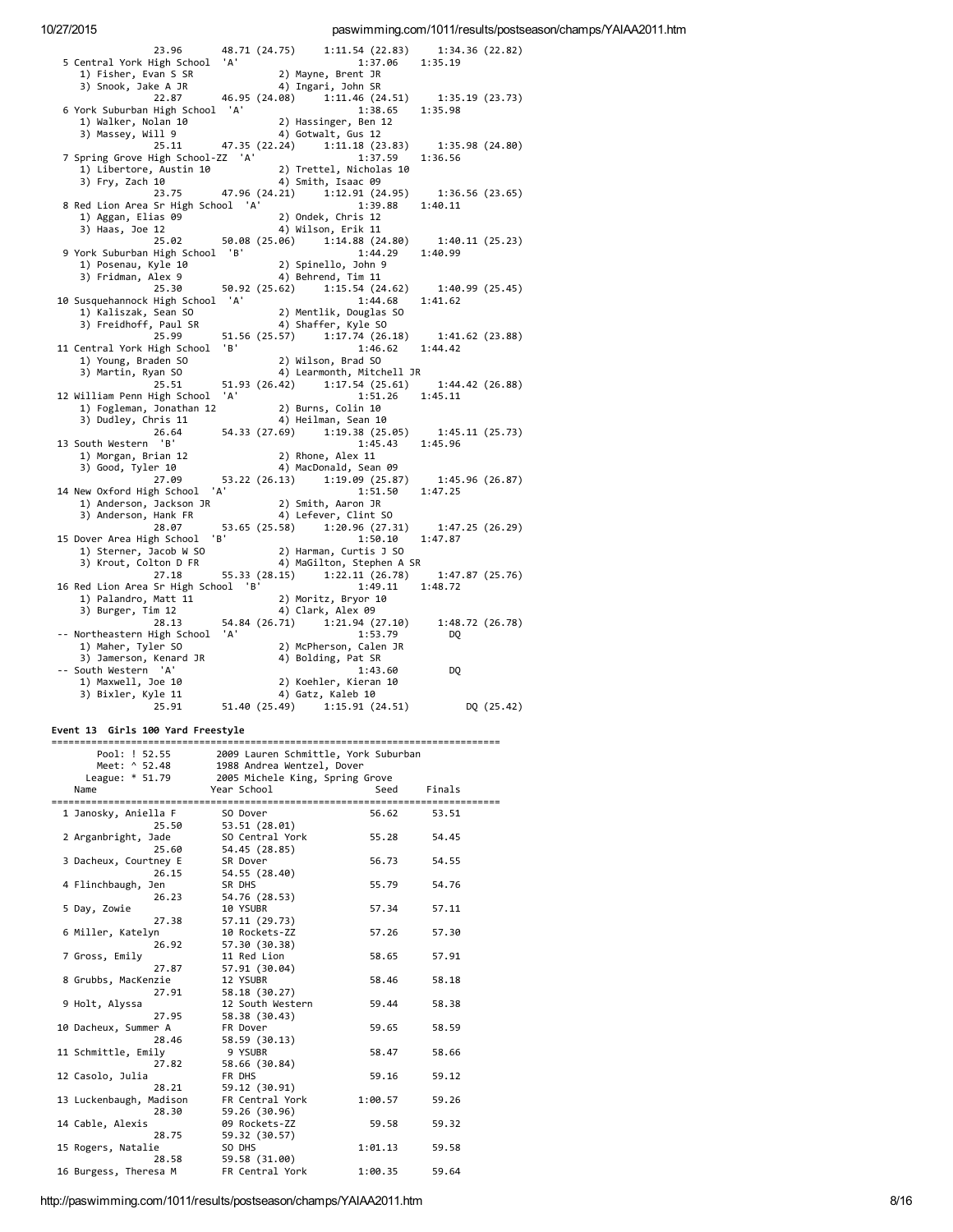| 28.52               | 59.64 (31.12)   |         |         |
|---------------------|-----------------|---------|---------|
| 17 Almoney, Megan   | SO Nhs          | 1:01.23 | 1:00.67 |
| 28.58               | 1:00.67(32.09)  |         |         |
| 18 Mitts, Rachel    | 10 YSUBR        | 1:00.28 | 1:01.21 |
| 29.15               | 1:01.21(32.06)  |         |         |
| 19 Erlemeier, Sarah | 10 Rockets-ZZ   | 1:02.95 | 1:01.63 |
| 29.46               | 1:01.63(32.17)  |         |         |
| 20 Detter, Laura    | SR SHS          | 1:02.20 | 1:03.72 |
| 29.42               | 1:03.72(34.30)  |         |         |
| 21 Mack, Liz        | SR NOHS         | 1:03.12 | 1:04.20 |
| 30.56               | 1:04.20(33.64)  |         |         |
| 22 Jermyn, Tabitha  | SO West York    | 1:07.12 | 1:06.98 |
| 30.90               | 1:06.98 (36.08) |         |         |
| 23 Keffer, Sarah    | 12 William Penn | 1:13.24 | 1:14.30 |
| 33.60               | 1:14.30(40.70)  |         |         |
| -- Staub, Haley     | 09 Rockets-ZZ   | 59.23   | DO      |
| 28.43               | DQ (30.65)      |         |         |

# Event 14 Boys 100 Yard Freestyle

| Pool: ! 46.40          |       | 2009 Kevin Marsteller, York Suburban                                                                           |         |        |
|------------------------|-------|----------------------------------------------------------------------------------------------------------------|---------|--------|
| Meet: ^ 46.40          |       | שטא גרעוו הם אכבברה, .<br>2009 Kevin Marsteller, York Suburban<br>2009 Kevin Marsteller, York Suburban<br>הeed |         |        |
| League: * 46.40        |       |                                                                                                                |         |        |
| Name                   |       | Year School                                                                                                    | Seed    | Finals |
|                        |       |                                                                                                                |         |        |
| 1 Woody, Gerard        |       | SR DHS                                                                                                         | 48.21   | 47.44  |
|                        | 22.71 | 47.44 (24.73)                                                                                                  |         |        |
| 2 Stauffer, Corey      |       | FR DHS                                                                                                         | 51.01   | 49.33  |
|                        | 23.62 | 49.33 (25.71)                                                                                                  |         |        |
| 3 Williams, Derek      |       | SR DHS                                                                                                         | 50.87   | 49.56  |
|                        | 23.23 | 49.56 (26.33)                                                                                                  |         |        |
| 4 Fisher, Evan S       |       | SR Central York                                                                                                | 52.20   | 50.17  |
|                        | 23.45 | 50.17 (26.72)                                                                                                  |         |        |
| 5 Godboldte, Michael   |       | JR DHS                                                                                                         | 51.61   | 50.45  |
|                        | 24.30 | 50.45 (26.15)                                                                                                  |         |        |
| 6 Hassinger, Ben       |       | 12 YSUBR                                                                                                       | 53.23   | 50.98  |
|                        | 24.46 | 50.98 (26.52)                                                                                                  |         |        |
| 7 Mart, Nathan         |       | 10 South Western                                                                                               | 52.45   | 51.49  |
|                        | 24.60 | 51.49 (26.89)                                                                                                  |         |        |
| 8 Huber, Kyle          |       | 11 Rockets-ZZ                                                                                                  | 52.92   | 51.57  |
|                        | 24.17 | 51.57 (27.40)                                                                                                  |         |        |
| 9 Blystone, Seth       |       | SR NOHS                                                                                                        | 52.93   | 51.89  |
|                        | 24.11 | 51.89 (27.78)                                                                                                  |         |        |
| 10 Fry, Greg T         |       | 12 Rockets-ZZ                                                                                                  | 52.96   | 51.93  |
| 11 Smith, Isaac        | 24.55 | 51.93 (27.38)                                                                                                  |         | 52.02  |
|                        | 24.71 | 09 Rockets-ZZ                                                                                                  | 53.72   |        |
| 12 Linne, Julien       |       | 52.02 (27.31)<br>SR Nhs                                                                                        | 54.29   | 52.45  |
|                        | 25.01 | 52.45 (27.44)                                                                                                  |         |        |
| 13 Tate, Leland        |       | SR West York                                                                                                   | 53.96   | 54.50  |
|                        | 26.05 | 54.50 (28.45)                                                                                                  |         |        |
| 14 Strickhouser, Jesse |       | FR Nhs                                                                                                         | 56.01   | 55.18  |
|                        | 25.93 | 55.18 (29.25)                                                                                                  |         |        |
| 15 Mayne, Brent        |       | JR Central York                                                                                                | 55.99   | 55.49  |
|                        | 25.86 | 55.49 (29.63)                                                                                                  |         |        |
| 16 Ondek, Chris        |       | 12 Red Lion                                                                                                    | 56.27   | 56.06  |
|                        | 25.98 | 56.06 (30.08)                                                                                                  |         |        |
| 17 Schwartz, Sam       |       | 11 Red Lion                                                                                                    | 56.90   | 56.74  |
|                        | 26.80 | 56.74 (29.94)                                                                                                  |         |        |
| 18 Gatz, Kaleb         |       | 10 South Western                                                                                               | 58.69   | 56.75  |
|                        | 27.66 | 56.75 (29.09)                                                                                                  |         |        |
| 19 Shughrue, David     |       | SR SHS                                                                                                         | 57.43   | 56.81  |
|                        | 26.97 | 56.81 (29.84)                                                                                                  |         |        |
| 20 Fogleman, Jonathan  |       | 12 William Penn                                                                                                | 1:00.27 | 57.14  |
|                        | 27.12 | 57.14 (30.02)                                                                                                  |         |        |
| 21 Haas, Joe           |       | 12 Red Lion                                                                                                    | 55.68   | 57.39  |
|                        | 26.74 | 57.39 (30.65)                                                                                                  |         |        |
| 22 Sheffer, Zach       |       | SO West York                                                                                                   | 57.63   | 57.86  |
|                        | 27.64 | 57.86 (30.22)                                                                                                  |         |        |
| 23 Bixler, Kyle        |       | 11 South Western                                                                                               | 57.42   | 57.89  |
|                        | 27.77 | 57.89 (30.12)                                                                                                  |         |        |
| 24 Bahn, Shane         |       | SO Central York                                                                                                | 57.45   | 58.15  |
|                        | 27.48 | 58.15 (30.67)                                                                                                  |         |        |

# Event 15 Girls 500 Yard Freestyle

| Pool: ! 5:11.04       |                         | 2009 Christine Hammond, Susquehannock |                                     |
|-----------------------|-------------------------|---------------------------------------|-------------------------------------|
| Meet: ^ 5:02.23       | 1988 Becky Krone, Dover |                                       |                                     |
| League: * 5:02.23     | 1988 Becky Krone, Dover |                                       |                                     |
| Name                  | Year School             | Seed                                  | Finals                              |
| 1 Merkle, Erin        | 10 YSUBR                | $5:26.66$ $5:22.62$                   |                                     |
| 28.55                 | 1:00.47 (31.92)         |                                       | 1:33.24 (32.77) 2:06.20 (32.96)     |
| 2:39.24(33.04)        | 3:12.43(33.19)          |                                       | $3:46.38$ (33.95) $4:19.41$ (33.03) |
| 4:51.89(32.48)        | 5:22.62(30.73)          |                                       |                                     |
| 2 Casolo, Teresa      | JR DHS                  | 5:37.36 5:24.91                       |                                     |
| 27.07                 | 57.28 (30.21)           |                                       | $1:29.81(32.53)$ $2:03.64(33.83)$   |
| 2:38.27(34.63)        | 3:12.36 (34.09)         |                                       | $3:46.59(34.23)$ $4:20.65(34.06)$   |
| 4:53.87(33.22)        | 5:24.91(31.04)          |                                       |                                     |
| 3 Spaulding, Rachel C | FR Dover                | 5:32.73 5:26.79                       |                                     |
| 28.95                 | 1:00.59(31.64)          |                                       | $1:33.01(32.42)$ $2:06.26(33.25)$   |
| 2:39.58(33.32)        | 3:13.31(33.73)          |                                       | $3:47.17(33.86)$ $4:21.18(34.01)$   |
| 4:54.64(33.46)        | 5:26.79(32.15)          |                                       |                                     |
| 4 Triggs, Katherine   | 11 YSUBR                | 5:28.86 5:29.64                       |                                     |
| 29.07                 | 1:01.23(32.16)          |                                       | $1:34.39(33.16)$ $2:08.08(33.69)$   |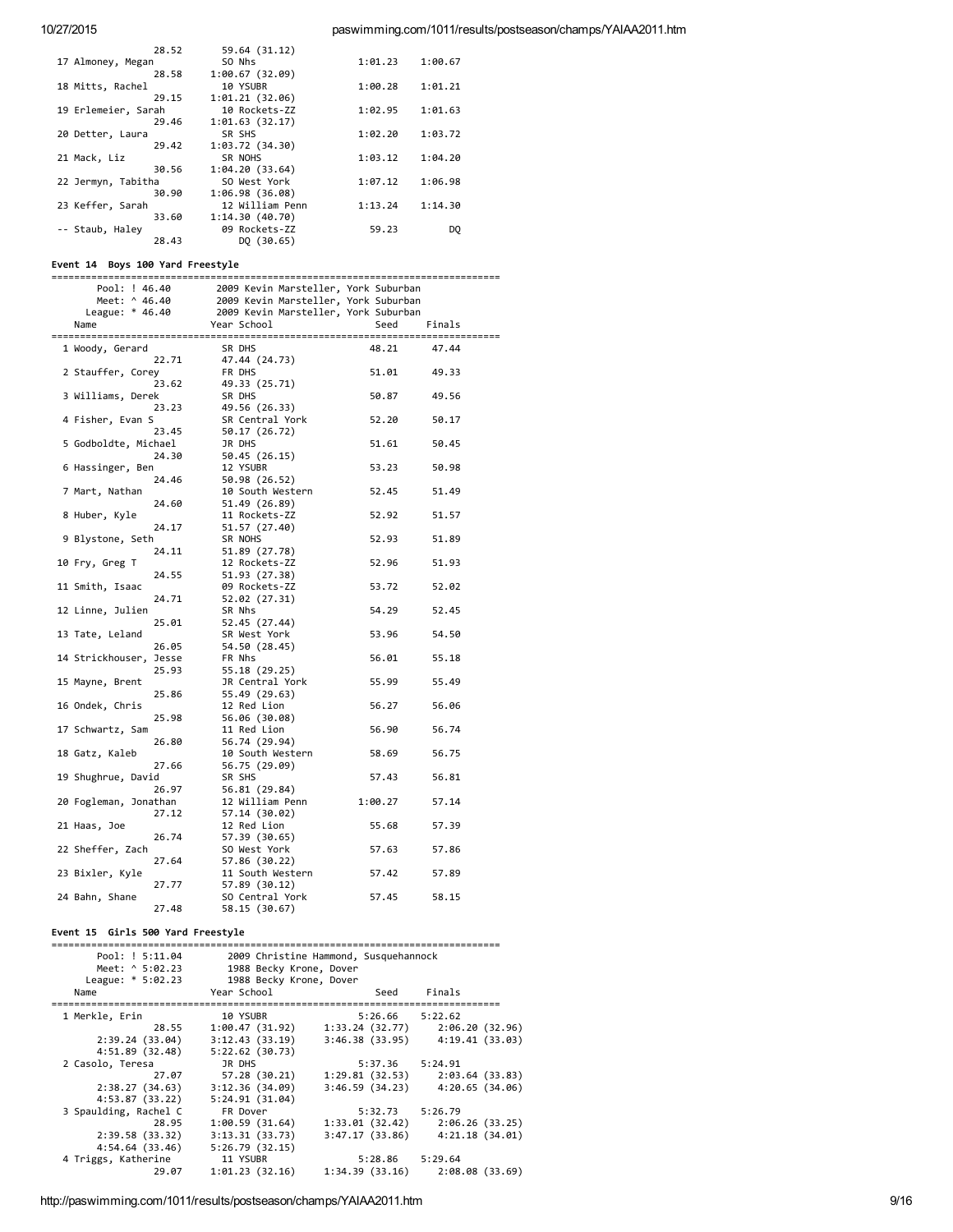### paswimming.com/1011/results/postseason/champs/YAIAA2011.htm

| 2:41.96(33.88)                     | 3:15.70 (33.74)                                                                                                                                          |                                    | 3:49.59 (33.89) 4:23.83 (34.24)                                                                                             |
|------------------------------------|----------------------------------------------------------------------------------------------------------------------------------------------------------|------------------------------------|-----------------------------------------------------------------------------------------------------------------------------|
| 4:57.27 (33.44)                    | 5:29.64(32.37)                                                                                                                                           |                                    |                                                                                                                             |
| 5 Boeckel, Whitney                 | 12 Rockets-ZZ                                                                                                                                            | 5:34.18 5:30.35                    |                                                                                                                             |
| 29.81                              | 1:02.40(32.59)                                                                                                                                           |                                    | $\begin{array}{lll} 1:35.74 & (33.34) & \quad 2:09.62 & (33.88) \\ 3:51.11 & (33.78) & \quad 4:25.05 & (33.94) \end{array}$ |
| 2:43.35 (33.73)<br>4:58.36 (33.31) | 3:17.33(33.98)<br>5:30.35 (31.99)                                                                                                                        |                                    |                                                                                                                             |
| 6 McCurdy, Morgan                  | JR Nhs                                                                                                                                                   | 5:43.19 5:32.47                    |                                                                                                                             |
| 29.76                              | 1:02.43(32.67)                                                                                                                                           |                                    |                                                                                                                             |
| 2:45.10(34.26)                     | 3:18.63(33.53)                                                                                                                                           |                                    | $\begin{array}{llll} 1:36.58 & (34.15) & 2:10.84 & (34.26) \\ 3:52.19 & (33.56) & 4:26.22 & (34.03) \end{array}$            |
| 5:00.78(34.56)                     | 5:32.47(31.69)                                                                                                                                           |                                    |                                                                                                                             |
| 7 Miller, Laura                    | SR DHS                                                                                                                                                   | 5:36.89 5:33.47                    |                                                                                                                             |
| 29.95<br>2:42.42 (33.54)           | 1:02.15(32.20)<br>3:16.48(34.06)                                                                                                                         |                                    | 1:35.08 (32.93) 2:08.88 (33.80)<br>3:50.77 (34.29) 4:25.46 (34.69)                                                          |
| 4:59.96 (34.50)                    | 5:33.47(33.51)                                                                                                                                           |                                    |                                                                                                                             |
| 8 Buchanan, Rebekah                | 10 YSUBR                                                                                                                                                 | 5:39.16 5:35.81                    |                                                                                                                             |
| 29.56                              | 1:02.13(32.57)                                                                                                                                           |                                    |                                                                                                                             |
| 2:43.75 (34.08)                    | 3:18.06(34.31)                                                                                                                                           |                                    | $\begin{array}{lll} 1:35.73 & (33.60) & \quad 2:09.67 & (33.94) \\ 3:52.89 & (34.83) & \quad 4:27.57 & (34.68) \end{array}$ |
| 5:02.30 (34.73)                    | 5:35.81(33.51)                                                                                                                                           |                                    |                                                                                                                             |
| 9 Bieber, Alison                   | JR Central York                                                                                                                                          | 5:36.60 5:36.25                    |                                                                                                                             |
| 29.50<br>2:45.61(34.59)            | 1:02.42 (32.92)<br>3:20.17(34.56)                                                                                                                        |                                    | $\begin{array}{lll} 1:36.33 & (33.91) & 2:11.02 & (34.69) \\ 3:54.35 & (34.18) & 4:28.97 & (34.62) \end{array}$             |
| 5:03.84(34.87)                     | 5:36.25(32.41)                                                                                                                                           |                                    |                                                                                                                             |
| 10 Miller, Rebecca                 | 10 Rockets-ZZ                                                                                                                                            | 5:48.66 5:41.50                    |                                                                                                                             |
| 28.76                              | 1:01.40 (32.64)                                                                                                                                          |                                    | $\begin{array}{lll} 1:35.09 & (33.69) & 2:10.09 & (35.00) \\ 3:56.69 & (35.95) & 4:32.47 & (35.78) \end{array}$             |
| 2:45.32(35.23)                     | 3:20.74(35.42)                                                                                                                                           |                                    |                                                                                                                             |
| 5:08.12(35.65)                     | 5:41.50(33.38)                                                                                                                                           |                                    |                                                                                                                             |
| 11 Baker, Kiersten                 | JR DHS                                                                                                                                                   | 5:58.10 5:48.61                    |                                                                                                                             |
| 30.85<br>2:51.96(35.85)            | 1:05.04(34.19)<br>3:27.54(35.58)                                                                                                                         |                                    | $\begin{array}{lll} 1:40.34 & (35.30) & \quad 2:16.11 & (35.77) \\ 4:03.37 & (35.83) & \quad 4:39.10 & (35.73) \end{array}$ |
| 5:15.07(35.97)                     | 5:48.61(33.54)                                                                                                                                           |                                    |                                                                                                                             |
| 12 Becker, Mia R                   | FR Dover                                                                                                                                                 | 5:55.59 5:57.46                    |                                                                                                                             |
| 30.51                              | $\begin{array}{cccc} 1:04.61 & (34.10) & 1:40.58 & (35.97) & 2:17.30 & (36.72) \\ 3:31.75 & (37.22) & 4:09.27 & (37.52) & 4:46.47 & (37.20) \end{array}$ |                                    |                                                                                                                             |
| 2:54.53(37.23)                     |                                                                                                                                                          |                                    |                                                                                                                             |
| 5:23.86 (37.39)                    | 5:57.46 (33.60)                                                                                                                                          |                                    |                                                                                                                             |
| 13 Gotwalt, Jodie                  | 11 YSUBR                                                                                                                                                 | $6:04.11$ $5:58.45$                |                                                                                                                             |
| 31.23<br>2:54.39(36.79)            | 1:05.40(34.17)<br>3:31.39 (37.00)                                                                                                                        |                                    | 1:41.17 (35.77) 2:17.60 (36.43)<br>4:08.58 (37.19) 4:45.74 (37.16)                                                          |
| 5:23.33 (37.59)                    | 5:58.45(35.12)                                                                                                                                           |                                    |                                                                                                                             |
| 14 Reed, Taylor M                  | FR Central York                                                                                                                                          | 6:16.73 6:08.95                    |                                                                                                                             |
| 30.72                              | 1:06.82(36.10)                                                                                                                                           |                                    |                                                                                                                             |
| 2:59.51(37.84)                     | 3:37.87(38.36)                                                                                                                                           |                                    | $\begin{array}{lll} 1:43.98 & (37.16) & \quad 2:21.67 & (37.69) \\ 4:16.19 & (38.32) & \quad 4:54.70 & (38.51) \end{array}$ |
| 5:33.05(38.35)                     | 6:08.95 (35.90)                                                                                                                                          |                                    |                                                                                                                             |
| 15 Beierschmitt, Shea L            | FR Dover                                                                                                                                                 | 6:16.01 6:09.75                    |                                                                                                                             |
| 29.97                              | 1:04.76 (34.79)                                                                                                                                          |                                    | $\begin{array}{lll} 1:41.15 & (36.39) & 2:18.38 & (37.23) \\ 4:15.11 & (39.34) & 4:54.63 & (39.52) \end{array}$             |
| 2:56.65(38.27)<br>5:32.96(38.33)   | 3:35.77(39.12)<br>6:09.75(36.79)                                                                                                                         |                                    |                                                                                                                             |
| 16 Fuhrman, Julie                  | 11 Red Lion                                                                                                                                              | 6:17.92 6:09.98                    |                                                                                                                             |
| 32.34                              | 1:08.89(36.55)                                                                                                                                           |                                    |                                                                                                                             |
| 3:02.61(38.33)                     | 3:40.77(38.16)                                                                                                                                           |                                    | $\begin{array}{lll} 1:46.33 & (37.44) & & 2:24.28 & (37.95) \\ 4:18.81 & (38.04) & & 4:56.94 & (38.13) \end{array}$         |
| 5:34.53 (37.59)                    | 6:09.98(35.45)                                                                                                                                           |                                    |                                                                                                                             |
| 17 Craver, Amanda                  | 09 Rockets-ZZ                                                                                                                                            | 6:14.38 6:12.78                    |                                                                                                                             |
| 32.91<br>3:02.56(37.91)            | 1:09.30(36.39)<br>3:40.87(38.31)                                                                                                                         |                                    | $\begin{array}{lll} 1:46.77 & (37.47) & \quad 2:24.65 & (37.88) \\ 4:19.40 & (38.53) & \quad 4:57.86 & (38.46) \end{array}$ |
| 5:36.12(38.26)                     | 6:12.78(36.66)                                                                                                                                           |                                    |                                                                                                                             |
| 18 Mirizio, Emily                  | 12 South Western                                                                                                                                         | $6:16.60$ $6:17.07$                |                                                                                                                             |
| 32.92                              | 1:09.36(36.44)                                                                                                                                           |                                    |                                                                                                                             |
| 3:04.97(38.83)                     | 3:43.43(38.46)                                                                                                                                           |                                    | 1:47.43 (38.07) 2:26.14 (38.71)<br>4:22.62 (39.19) 5:01.66 (39.04)                                                          |
| 5:40.01(38.35)                     | 6:17.07(37.06)                                                                                                                                           |                                    |                                                                                                                             |
| 19 Boyd, Bari                      | SO Dover                                                                                                                                                 | 6:21.42                            | 6:23.05                                                                                                                     |
| 32.47<br>3:07.03 (39.30)           | 1:09.36 (36.89)<br>3:46.26 (39.23)                                                                                                                       | 1:47.69(38.33)<br>4:25.05(38.79)   | 2:27.73 (40.04)<br>5:04.88 (39.83)                                                                                          |
| 5:44.52(39.64)                     | 6:23.05(38.53)                                                                                                                                           |                                    |                                                                                                                             |
| 20 Bortner, Taylor                 | 12 Red Lion                                                                                                                                              | 6:26.01                            | 6:25.22                                                                                                                     |
| 33.93                              | 1:11.28(37.35)                                                                                                                                           | 1:50.25(38.97)                     | 2:29.50(39.25)                                                                                                              |
| 3:09.40 (39.90)                    | 3:49.48 (40.08)                                                                                                                                          | 4:28.90 (39.42)                    | 5:08.78 (39.88)                                                                                                             |
| 5:47.98 (39.20)                    | 6:25.22(37.24)                                                                                                                                           |                                    |                                                                                                                             |
| 21 Falvey, Taylor                  | 12 William Penn                                                                                                                                          | 6:29.61                            | 6:25.64                                                                                                                     |
| 33.68<br>3:09.84 (39.84)           | 1:10.97(37.29)<br>3:50.23(40.39)                                                                                                                         | 1:50.50(39.53)<br>4:30.13 (39.90)  | 2:30.00 (39.50)<br>5:09.36 (39.23)                                                                                          |
| 5:48.98 (39.62)                    | 6:25.64(36.66)                                                                                                                                           |                                    |                                                                                                                             |
| 22 Rhone, Katie                    | 09 South Western                                                                                                                                         | 6:21.60                            | 6:26.99                                                                                                                     |
| 33.43                              | 1:10.81(37.38)                                                                                                                                           | 1:50.15(39.34)                     | 2:29.61 (39.46)                                                                                                             |
| 3:10.05(40.44)                     | 3:50.32(40.27)                                                                                                                                           | 4:30.89(40.57)                     | 5:10.80(39.91)                                                                                                              |
| 5:49.72 (38.92)                    | 6:26.99(37.27)                                                                                                                                           |                                    |                                                                                                                             |
| 23 Updegraff, Amber                | SO West York                                                                                                                                             | 6:31.63                            | 6:33.17                                                                                                                     |
| 35.70                              | 1:14.30(38.60)                                                                                                                                           | 1:53.98 (39.68)<br>4:34.79 (40.42) | 2:33.56 (39.58)<br>5:15.72(40.93)                                                                                           |
| 3:14.18 (40.62)<br>5:55.30 (39.58) | 3:54.37 (40.19)<br>6:33.17 (37.87)                                                                                                                       |                                    |                                                                                                                             |
| 24 Steines, Katie                  | FR SHS                                                                                                                                                   | 6:50.40                            | 6:58.33                                                                                                                     |
| 35.60                              | 1:14.82(39.22)                                                                                                                                           | 1:55.95(41.13)                     | 2:38.40 (42.45)                                                                                                             |
| 3:21.83 (43.43)                    | 4:05.34(43.51)                                                                                                                                           | 4:48.86 (43.52)                    | 5:33.15 (44.29)                                                                                                             |
|                                    |                                                                                                                                                          |                                    |                                                                                                                             |
| 6:16.82 (43.67)                    | 6:58.33(41.51)                                                                                                                                           |                                    |                                                                                                                             |

#### Event 16 Boys 500 Yard Freestyle

| Pool: ! 4:48.67        | 2009 Eric Naylor, Dover           |                |                |  |  |
|------------------------|-----------------------------------|----------------|----------------|--|--|
| Meet: ^ 4:40.63        | 2006 Zach Phillips, Susquehannock |                |                |  |  |
| League: * 4:40.38      | 1982 Don Berger, York Suburban    |                |                |  |  |
| Name                   | Year School                       | Seed           | Finals         |  |  |
|                        |                                   |                |                |  |  |
| 1 Strathmeyer, Bradley | JR West York                      | 4:54.49        | 4:49.92        |  |  |
| 25.98                  | 54.50 (28.52)                     | 1:23.86(29.36) | 1:53.00(29.14) |  |  |
| 2:22.15(29.15)         | 2:51.53(29.38)                    | 3:21.14(29.61) | 3:50.59(29.45) |  |  |
| 4:20.33(29.74)         | 4:49.92 (29.59)                   |                |                |  |  |
| 2 Shaffer, Brandon     | 12 South Western                  | 5:04.59        | 4:57.58        |  |  |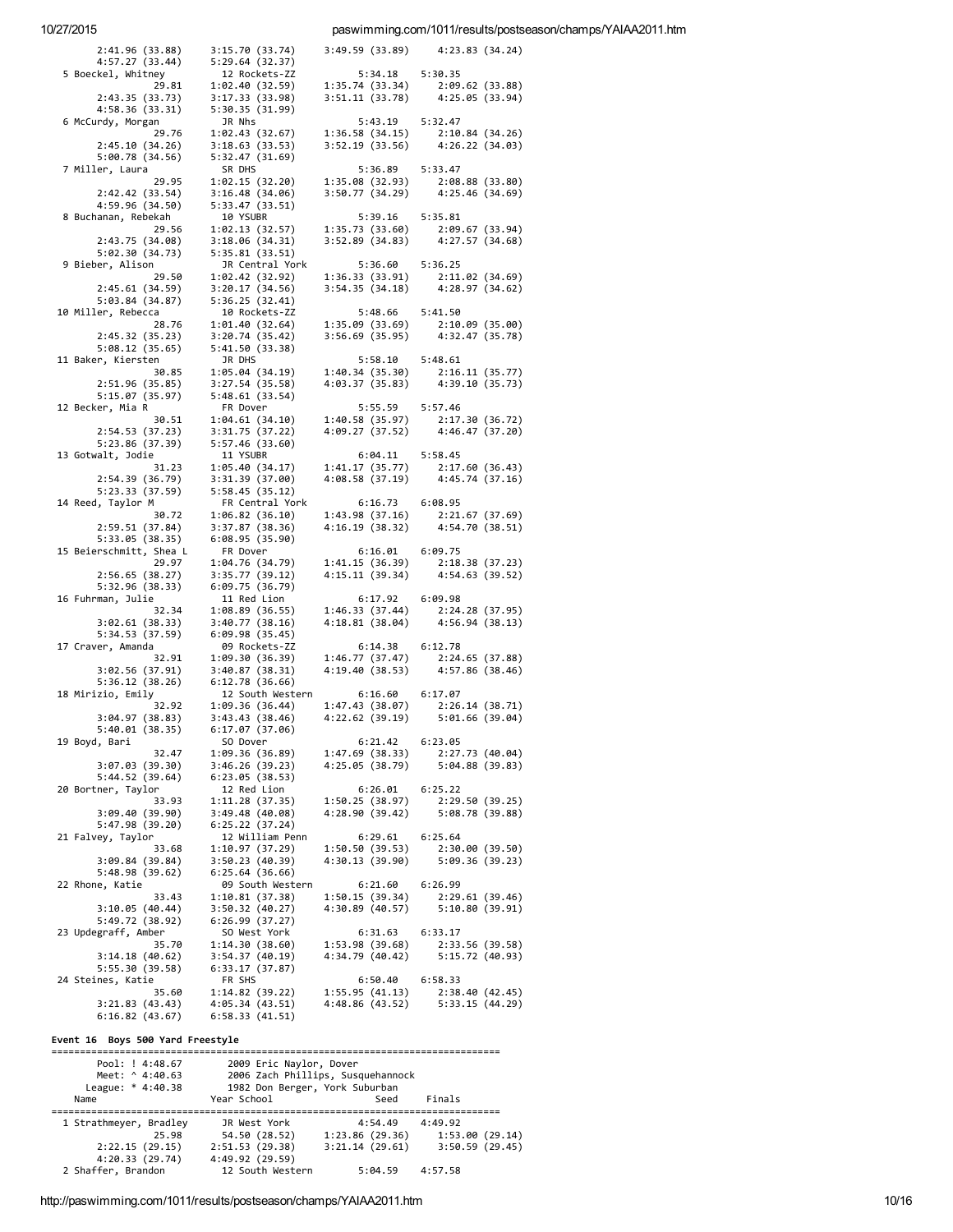### paswimming.com/1011/results/postseason/champs/YAIAA2011.htm

| 26.14                              | 54.82 (28.68)                                                                                                                  |                    | $1:24.23$ (29.41) $1:54.54$ (30.31)                                                                                         |
|------------------------------------|--------------------------------------------------------------------------------------------------------------------------------|--------------------|-----------------------------------------------------------------------------------------------------------------------------|
| 2:24.94(30.40)                     |                                                                                                                                |                    | $3:26.39(30.70)$ $3:57.34(30.95)$                                                                                           |
| 4:27.82(30.48)                     | 2:55.69 (30.75)<br>4:57.58 (29.76)                                                                                             |                    |                                                                                                                             |
| 3 Boyer, DJ                        | FR DHS                                                                                                                         | 5:09.66 4:57.96    |                                                                                                                             |
| 25.99                              | 55.16 (29.17)                                                                                                                  |                    | 1:25.17 (30.01) 1:55.59 (30.42)<br>3:27.83 (30.65) 3:58.70 (30.87)                                                          |
| 2:26.27(30.68)                     | 2:57.18(30.91)                                                                                                                 |                    |                                                                                                                             |
| 4:29.12(30.42)                     | 4:57.96 (28.84)                                                                                                                |                    |                                                                                                                             |
| 4 Mallorey, Karl P                 | JR Dover                                                                                                                       |                    | 5:12.10 5:03.95<br>1:24.15 (29.78) 1:54.85 (30.70)<br>3:28.82 (31.59) 4:00.37 (31.55)                                       |
| 25.59                              | 54.37 (28.78)                                                                                                                  |                    |                                                                                                                             |
| 2:26.15(31.30)                     | 2:57.23 (31.08)                                                                                                                |                    |                                                                                                                             |
| 4:32.68 (32.31)                    | 5:03.95(31.27)                                                                                                                 |                    |                                                                                                                             |
| 5 Fix, Ryan                        | JR DHS                                                                                                                         | 5:16.75 5:04.36    |                                                                                                                             |
| 27.82                              | 58.30 (30.48)                                                                                                                  |                    | $1:29.04 (30.74) 2:00.02 (30.98)$<br>$3:32.96 (30.93) 4:04.01 (31.05)$                                                      |
| 2:31.07 (31.05)                    | 3:02.03 (30.96)                                                                                                                |                    |                                                                                                                             |
| 4:35.06 (31.05)                    | 5:04.36(29.30)                                                                                                                 |                    |                                                                                                                             |
| 6 O'Conor, Keith                   | SO DHS                                                                                                                         | 5:16.98 5:06.30    |                                                                                                                             |
| 26.61                              | 55.50 (28.89)                                                                                                                  |                    | $\begin{array}{lll} 1:25.84 & (30.34) & \quad 1:56.92 & (31.08) \\ 3:31.43 & (31.51) & \quad 4:03.65 & (32.22) \end{array}$ |
| 2:28.29 (31.37)                    | 2:59.92(31.63)                                                                                                                 |                    |                                                                                                                             |
| 4:36.02 (32.37)                    | 5:06.30 (30.28)                                                                                                                |                    |                                                                                                                             |
| 7 Green, Jacob                     | 10 South Western                                                                                                               | 5:20.42 5:17.91    |                                                                                                                             |
|                                    |                                                                                                                                |                    | $\begin{array}{lll} 1:29.22 & (31.40) & 2:01.20 & (31.98) \\ 3:39.76 & (33.41) & 4:12.83 & (33.07) \end{array}$             |
|                                    | 11, 3acco 127.51 57.82 (30.31)<br>2:33.65 (32.45) 3:06.35 (32.70)<br>4:45.94 (33.11) 5:17.91 (31.97)                           |                    |                                                                                                                             |
|                                    |                                                                                                                                |                    |                                                                                                                             |
| 8 Gotwalt, Gus                     | 12 YSUBR                                                                                                                       | 5:25.76 5:19.81    |                                                                                                                             |
| 27.64                              | $59.03$ (31.39) $1:31.20$ (32.17) $2:03.69$ (32.49)                                                                            |                    |                                                                                                                             |
| 2:36.33(32.64)                     | (1.39)<br>3:08.95 (32.62)<br>5:19 01 1                                                                                         | 3:41.75(32.80)     | 4:14.85 (33.10)                                                                                                             |
| 4:48.29 (33.44)                    | 5:19.81(31.52)<br>FR Central York                                                                                              | 5:21.98 5:21.41    |                                                                                                                             |
| 9 Kerestes, Hunter                 |                                                                                                                                |                    |                                                                                                                             |
| 29.12                              | 1:00.70 (31.58) 1:32.75 (32.05) 2:05.12 (32.37)                                                                                |                    |                                                                                                                             |
| 2:37.74 (32.62)<br>4:50.32(33.07)  | 3:10.74 (33.00)<br>3:10.74 (33.00)<br>5:21.41 (31.09)                                                                          |                    | 3:44.00 (33.26) 4:17.25 (33.25)                                                                                             |
| 10 Posenau, Kyle                   | 10 YSUBR                                                                                                                       | 5:28.87    5:23.46 |                                                                                                                             |
| 28.08                              |                                                                                                                                |                    |                                                                                                                             |
| 2:36.87(32.67)                     | 10 YSUBR<br>59.13 (31.05) 1:31.50 (32.37) 2:04.20 (32.70)<br>3:10.44 (33.57) 3:43.77 (33.33) 4:17.44 (33.67)<br>3:10.44(33.57) |                    |                                                                                                                             |
| 4:50.98(33.54)                     | 5:23.46(32.48)                                                                                                                 |                    |                                                                                                                             |
| 11 Brown, Luke                     | 11 William Penn                                                                                                                | 5:37.74 5:25.43    |                                                                                                                             |
| 27.94                              | 58.86 (30.92)                                                                                                                  |                    |                                                                                                                             |
| 2:38.50(33.79)                     | 3:12.39(33.89)                                                                                                                 |                    | 1:31.49 (32.63) 2:04.71 (33.22)<br>3:46.46 (34.07) 4:19.95 (33.49)                                                          |
| 4:53.58(33.63)                     | 5:25.43(31.85)                                                                                                                 |                    |                                                                                                                             |
| 12 Fry, Zach                       | 10 Rockets-ZZ                                                                                                                  | 5:30.33 5:28.52    |                                                                                                                             |
| 28.97                              | 1:00.36(31.39)                                                                                                                 |                    | $1:32.79$ (32.43) $2:05.75$ (32.96)<br>3:46.99 (34.15) $4:21.28$ (34.29)                                                    |
| 2:39.11 (33.36)                    | 3:12.84 (33.73)                                                                                                                |                    |                                                                                                                             |
| 4:55.26 (33.98)                    | 5:28.52(33.26)                                                                                                                 |                    |                                                                                                                             |
| 13 Baker, Richard                  | FR DHS                                                                                                                         |                    |                                                                                                                             |
| 28.68                              | 1:01.09(32.41)                                                                                                                 |                    | 5:44.98 5:30.30<br>1:33.69 (32.60) 2:06.84 (33.15)<br>3:49.60 (36.24) 4:23.51 (33.91)                                       |
| 2:40.11(33.27)                     | 3:13.36(33.25)                                                                                                                 |                    |                                                                                                                             |
| 4:56.90 (33.39)                    | 5:30.30(33.40)                                                                                                                 |                    |                                                                                                                             |
| 14 Rhone, Alex                     | 11 South Western                                                                                                               | 5:34.23 5:31.70    |                                                                                                                             |
| 28.74                              | 1:00.09(31.35)                                                                                                                 |                    | $\begin{array}{lll} 1:32.29 & (32.20) & 2:05.57 & (33.28) \\ 3:48.58 & (35.01) & 4:23.82 & (35.24) \end{array}$             |
| 2:39.17(33.60)                     | 3:13.57(34.40)                                                                                                                 |                    |                                                                                                                             |
| 4:58.51 (34.69)                    | 5:31.70(33.19)                                                                                                                 |                    |                                                                                                                             |
| 15 Foery, David                    | FR West York                                                                                                                   | 5:43.18 5:33.64    |                                                                                                                             |
| 29.57                              | 1:02.22(32.65)                                                                                                                 |                    | 1:35.41 (33.19) 2:09.24 (33.83)<br>3:52.24 (34.34) 4:27.17 (34.93)                                                          |
| 2:43.74(34.50)                     | 3:17.90 (34.16)                                                                                                                |                    |                                                                                                                             |
| 5:01.00(33.83)                     | 5:33.64 (32.64)                                                                                                                |                    |                                                                                                                             |
| 16 Brindle, Dayne                  | FR West York                                                                                                                   | 5:42.90 5:44.66    |                                                                                                                             |
| 29.05                              | 1:01.73(32.68)                                                                                                                 |                    | $1:35.43$ (33.70) $2:10.71$ (35.28)<br>$3:57.70$ (36.01) $4:33.67$ (35.97)                                                  |
| 2:46.00(35.29)                     | 3:21.69(35.69)                                                                                                                 |                    |                                                                                                                             |
| 5:10.01 (36.34)                    | 5:44.66 (34.65)                                                                                                                |                    |                                                                                                                             |
| 17 Behr, Joel R                    | JR Dover                                                                                                                       | 5:49.60            | 5:47.41                                                                                                                     |
| 30.24                              | 1:02.81(32.57)                                                                                                                 | 1:36.97(34.16)     | 2:12.33(35.36)                                                                                                              |
| 2:48.45(36.12)                     | 3:24.93(36.48)                                                                                                                 | 4:00.72 (35.79)    | 4:37.60 (36.88)                                                                                                             |
| 5:14.32 (36.72)                    | 5:47.41(33.09)<br>FR NOHS                                                                                                      | 5:55.75            | 5:48.18                                                                                                                     |
| 18 Anderson, Hank<br>30.44         | 1:03.87 (33.43)                                                                                                                | 1:38.09 (34.22)    | 2:13.03 (34.94)                                                                                                             |
|                                    |                                                                                                                                |                    |                                                                                                                             |
| 2:48.50 (35.47)<br>5:13.71 (36.29) |                                                                                                                                |                    |                                                                                                                             |
|                                    | 3:24.42 (35.92)                                                                                                                | 4:00.82 (36.40)    | 4:37.42 (36.60)                                                                                                             |
|                                    | 5:48.18(34.47)                                                                                                                 |                    |                                                                                                                             |
| 19 MacDonald, Sean                 | 09 South Western                                                                                                               | 5:53.90            | 5:51.83                                                                                                                     |
| 29.63                              | 1:03.29(33.66)                                                                                                                 | 1:38.24(34.95)     | 2:13.63 (35.39)                                                                                                             |
| 2:50.18(36.55)                     | 3:27.27 (37.09)                                                                                                                | 4:04.44(37.17)     | 4:41.16 (36.72)                                                                                                             |
| 5:16.95(35.79)                     | 5:51.83(34.88)                                                                                                                 | 5:55.42            |                                                                                                                             |
| 20 Irvine, Tristan<br>31.33        | FR Nhs<br>1:06.81(35.48)                                                                                                       | 1:42.91(36.10)     | 6:01.70<br>2:20.08(37.17)                                                                                                   |
| 2:57.53(37.45)                     | 3:34.63(37.10)                                                                                                                 | 4:11.67(37.04)     |                                                                                                                             |
| 5:25.82(36.98)                     | 6:01.70(35.88)                                                                                                                 |                    | 4:48.84 (37.17)                                                                                                             |
| 21 Becker, Scott A                 | FR Dover                                                                                                                       | 5:49.59            | 6:03.87                                                                                                                     |
| 30.33                              | 1:05.37 (35.04)                                                                                                                | 1:41.63 (36.26)    | 2:18.95(37.32)                                                                                                              |
| 2:56.45(37.50)                     | 3:33.71 (37.26)                                                                                                                | 4:11.74 (38.03)    | 4:49.86 (38.12)                                                                                                             |
| 5:27.50(37.64)                     | 6:03.87(36.37)                                                                                                                 |                    |                                                                                                                             |
| 22 Keeney, Dallas                  | FR NOHS                                                                                                                        | 6:08.70            | 6:04.03                                                                                                                     |
| 23 Clark, James                    | 12 Red Lion                                                                                                                    | 6:18.10            | 6:20.99                                                                                                                     |
| 30.57                              | 1:06.15(35.58)                                                                                                                 | 1:44.89(38.74)     | 2:24.73 (39.84)                                                                                                             |
| 3:03.79 (39.06)                    | 3:43.43(39.64)                                                                                                                 | 4:23.63(40.20)     | 5:03.79(40.16)                                                                                                              |
| 5:44.54 (40.75)                    | 6:20.99(36.45)                                                                                                                 |                    |                                                                                                                             |
| -- Freidhoff, Paul                 | SR SHS                                                                                                                         | 6:02.78            | DQ                                                                                                                          |
| 30.48                              | 1:03.97 (33.49)                                                                                                                | 1:39.98 (36.01)    | 2:16.67(36.69)                                                                                                              |
| 2:53.68 (37.01)<br>5:23.43 (37.43) | 3:31.05 (37.37)<br>DQ (35.59)                                                                                                  | 4:08.33(37.28)     | 4:46.00 (37.67)                                                                                                             |

Event 17 Girls 100 Yard Backstroke

= = = = = = = = = = = = = = = = = = = = = = = = = = = = = = = = = = = = = = = = = = = = = = = = = = = = = = = = = = = = = = = = = = = = = = = = = = = = = = = P o o l: ! 5 8.0 2 2 0 1 0 M o r g a n P f a f f , R e d L i o n M e e t: ^ 5 8.0 2 2 0 1 0 M o r g a n P f a f f , R e d L i o n L e a g u e: \* 5 8.0 2 2 0 1 0 M o r g a n P f a f f , R e d L i o n N a m e Y e a r S c h o o l S e e d F i n a l s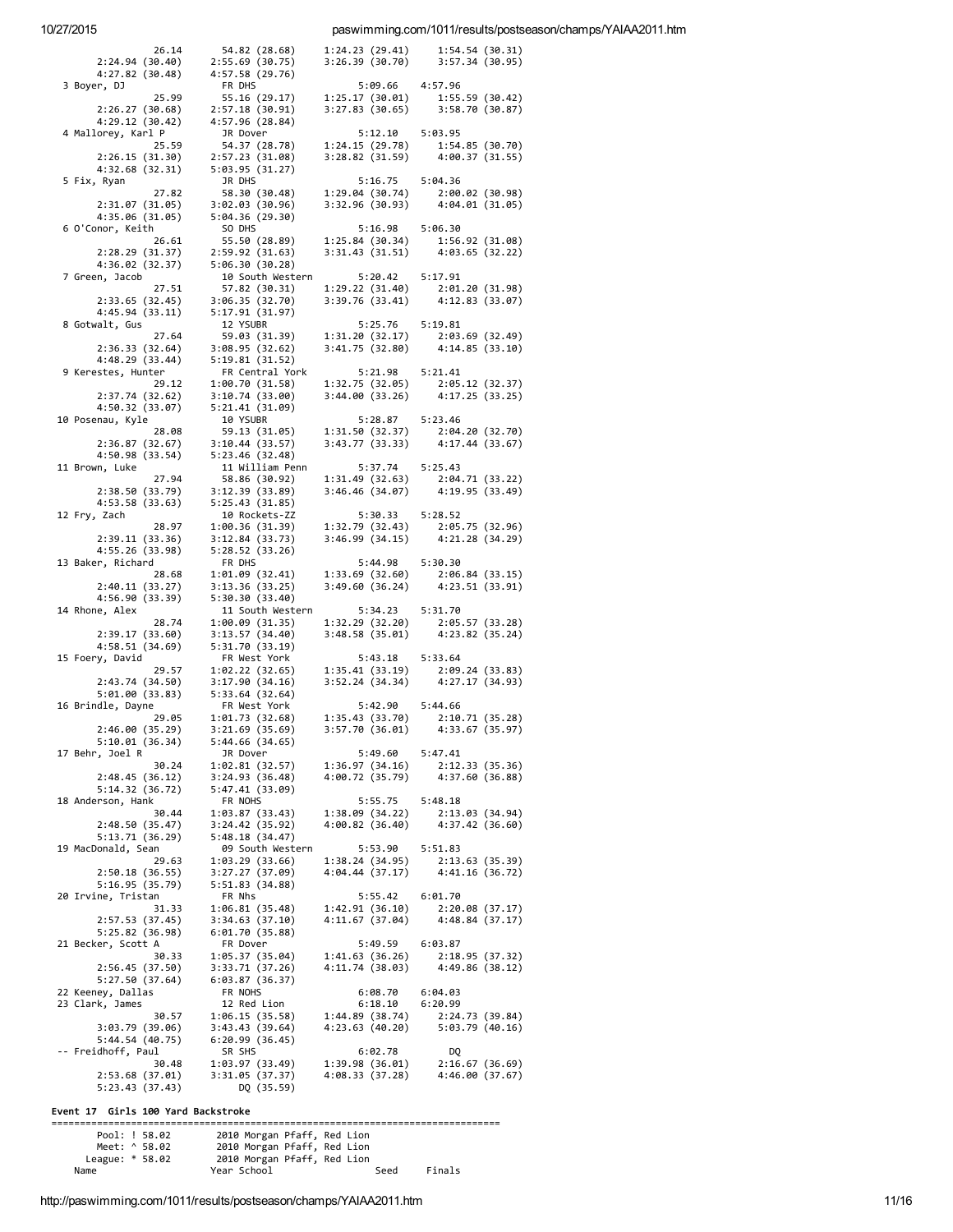# paswimming.com/1011/results/postseason/champs/YAIAA2011.htm

| 1 Smith, Nicole R       | FR Dover         | 1:03.81 | 1:01.84 |
|-------------------------|------------------|---------|---------|
| 29.65                   | 1:01.84 (32.19)  |         |         |
| 2 Brain, Charity        | 11 South Western | 1:03.10 | 1:02.70 |
| 30.52                   | 1:02.70 (32.18)  |         |         |
| 3 Boeckel, Whitney      | 12 Rockets-ZZ    | 1:03.49 | 1:03.95 |
| 31.15                   | 1:03.95 (32.80)  |         |         |
| 4 Yeager, Amber         | JR Dover         | 1:06.00 | 1:04.21 |
| 31.12                   | 1:04.21 (33.09)  |         |         |
| 5 Gunn, Helen           | 10 YSUBR         | 1:05.84 | 1:04.42 |
| 31.69                   | 1:04.42 (32.73)  |         |         |
| 6 Estes, Sarah          | 11 YSUBR         | 1:09.76 | 1:06.40 |
| 32.17                   | 1:06.40 (34.23)  |         |         |
| 7 Bateman, Devan        | FR NOHS          | 1:05.93 | 1:06.45 |
| 31.22                   | 1:06.45 (35.23)  |         |         |
| 8 Luckenbaugh, Renae    | SO Nhs           | 1:06.62 | 1:06.75 |
| 31.32                   | 1:06.75 (35.43)  |         |         |
| 9 Hawk, Jessica         | 12 YSUBR         | 1:08.58 | 1:07.83 |
| 32.80                   | 1:07.83 (35.03)  |         |         |
| 10 Ward, Kristen        | 11 Red Lion      | 1:09.40 | 1:08.17 |
| 33.09                   | 1:08.17 (35.08)  |         |         |
| 11 Rogers, Natalie      | SO DHS           | 1:11.15 | 1:09.29 |
| 33.98                   | 1:09.29 (35.31)  |         |         |
| 12 Burgess, Theresa M   | FR Central York  | 1:11.73 | 1:09.32 |
| 33.35                   | 1:09.32 (35.97)  |         |         |
| 13 Fink, Lauren         | SO West York     | 1:15.11 | 1:09.68 |
| 33.44                   | 1:09.68 (36.24)  |         |         |
| 14 Erlemeier, Sarah     | 10 Rockets-ZZ    | 1:11.85 | 1:09.74 |
| 34.29                   | 1:09.74 (35.45)  |         |         |
| 15 Stine, Emma          | 10 YSUBR         | 1:09.42 | 1:09.83 |
| 33.51                   | 1:09.83 (36.32)  |         |         |
| 16 Drosdick, Raine      | FR Central York  | 1:12.77 | 1:10.38 |
| 34.11                   | 1:10.38 (36.27)  |         |         |
| 17 Donado, Abriel       | JR DHS           | 1:10.36 | 1:10.40 |
| 33.53                   | 1:10.40 (36.87)  |         |         |
| 18 Horner, Lily         | 11 South Western | 1:10.64 | 1:10.85 |
| 33.00                   | 1:10.85 (37.85)  |         |         |
| 19 Beierschmitt, Shea L | FR Dover         | 1:13.30 | 1:11.61 |
| 34.89                   | 1:11.61 (36.72)  |         |         |
| 20 Rohrbaugh, Briannah  | 09 South Western | 1:11.05 | 1:11.68 |
| 35.04                   | 1:11.68 (36.64)  |         |         |
| 21 Hood, Sarah          | JR SHS           | 1:16.23 | 1:13.18 |
| 34.90                   | 1:13.18 (38.28)  |         |         |
| 22 Lyons, Alexis        | SO Central York  | 1:14.42 | 1:13.60 |
| 35.43                   | 1:13.60 (38.17)  |         |         |
| 23 Arnold, Kaitlyn      | 12 Red Lion      | 1:13.57 | 1:14.02 |
| 36.28                   | 1:14.02 (37.74)  |         |         |
| 24 Poland, Lauren       | FR Central York  | 1:14.41 | 1:14.84 |
| 35.87                   | 1:14.84 (38.97)  |         |         |
|                         |                  |         |         |

# Event 18 Boys 100 Yard Backstroke

|  | Pool: ! 54.30                                | 2008 Kevin Marsteller, York Suburban       |         |         |  |
|--|----------------------------------------------|--------------------------------------------|---------|---------|--|
|  |                                              | Meet: ^ 50.43 1998 Josh Weaver, Dallastown |         |         |  |
|  | League: * 50.43 1998 Josh Weaver, Dallastown |                                            |         |         |  |
|  | Name                                         | Year School                                | Seed    | Finals  |  |
|  |                                              |                                            |         |         |  |
|  | 1 Paine, Steven                              | SO DHS                                     | 57.78   | 55.84   |  |
|  | 27.19                                        | 55.84 (28.65)                              |         |         |  |
|  | 2 Tilley, Scott C                            | SR Dover                                   | 58.89   | 56.21   |  |
|  | 27.35                                        | 56.21 (28.86)                              |         |         |  |
|  | 3 Tate, Mason                                | FR DHS                                     | 59.80   | 57.65   |  |
|  | 27.49                                        | 57.65 (30.16)                              |         |         |  |
|  | 4 Irvine, Cavan                              | JR Nhs                                     | 58.56   | 59.23   |  |
|  | 27.86                                        | 59.23 (31.37)                              |         |         |  |
|  | 5 Erne, Braxton                              | SO DHS                                     | 1:01.36 | 59.45   |  |
|  | 28.84                                        | 59.45 (30.61)                              |         |         |  |
|  | 6 Howley, Chard                              | JR DHS                                     | 1:02.03 | 59.49   |  |
|  | 28.74                                        | 59.49 (30.75)                              |         |         |  |
|  | 7 Fisher, Evan S                             | SR Central York                            | 1:00.53 | 59.55   |  |
|  | 28.53                                        | 59.55 (31.02)                              |         |         |  |
|  | 8 Trettel, Nicholas                          | 10 Rockets-ZZ                              | 1:00.81 | 1:00.04 |  |
|  | 29.51                                        | 1:00.04(30.53)                             |         |         |  |
|  | 9 Schwartz, Sam                              | 11 Red Lion                                | 1:01.71 | 1:01.18 |  |
|  | 29.30                                        | 1:01.18(31.88)                             |         |         |  |
|  | 10 Shaffer, Kyle                             | SO SHS                                     | 1:04.63 | 1:02.40 |  |
|  | 30.47                                        | 1:02.40 (31.93)                            |         |         |  |
|  | 11 Hoover, Tanner                            | SR West York                               | 1:04.31 | 1:02.91 |  |
|  | 30.19                                        | 1:02.91(32.72)                             |         |         |  |
|  | 12 Kerestes, Hunter                          | FR Central York                            | 1:02.62 | 1:03.19 |  |
|  | 31.61                                        | 1:03.19(31.58)                             |         |         |  |
|  | 13 Good, Tyler                               | 10 South Western                           | 1:06.37 | 1:05.22 |  |
|  | 31.94                                        | 1:05.22(33.28)                             |         |         |  |
|  | 14 Maxwell, Joe                              | 10 South Western                           | 1:05.22 | 1:05.33 |  |
|  | 31.19                                        | 1:05.33(34.14)                             |         |         |  |
|  | 15 Learmonth, Mitchell                       | JR Central York                            | 1:07.22 | 1:06.43 |  |
|  | 32.23                                        | 1:06.43(34.20)                             |         |         |  |
|  | 16 Sutton, Dallas J                          | SR Dover                                   | 1:07.56 | 1:06.48 |  |
|  | 32.43                                        | 1:06.48(34.05)                             |         |         |  |
|  | 17 Martin, Ryan                              | SO Central York                            | 1:07.91 | 1:06.99 |  |
|  | 32.51                                        | 1:06.99(34.48)                             |         |         |  |
|  | 18 Aggan, Elias                              | 09 Red Lion                                | 1:06.12 | 1:07.05 |  |
|  | 32.12                                        | 1:07.05(34.93)                             |         |         |  |
|  | 19 Shaffer, Grant                            | JR SHS                                     | 1:06.54 | 1:07.14 |  |
|  | 32.37                                        | 1:07.14(34.77)                             |         |         |  |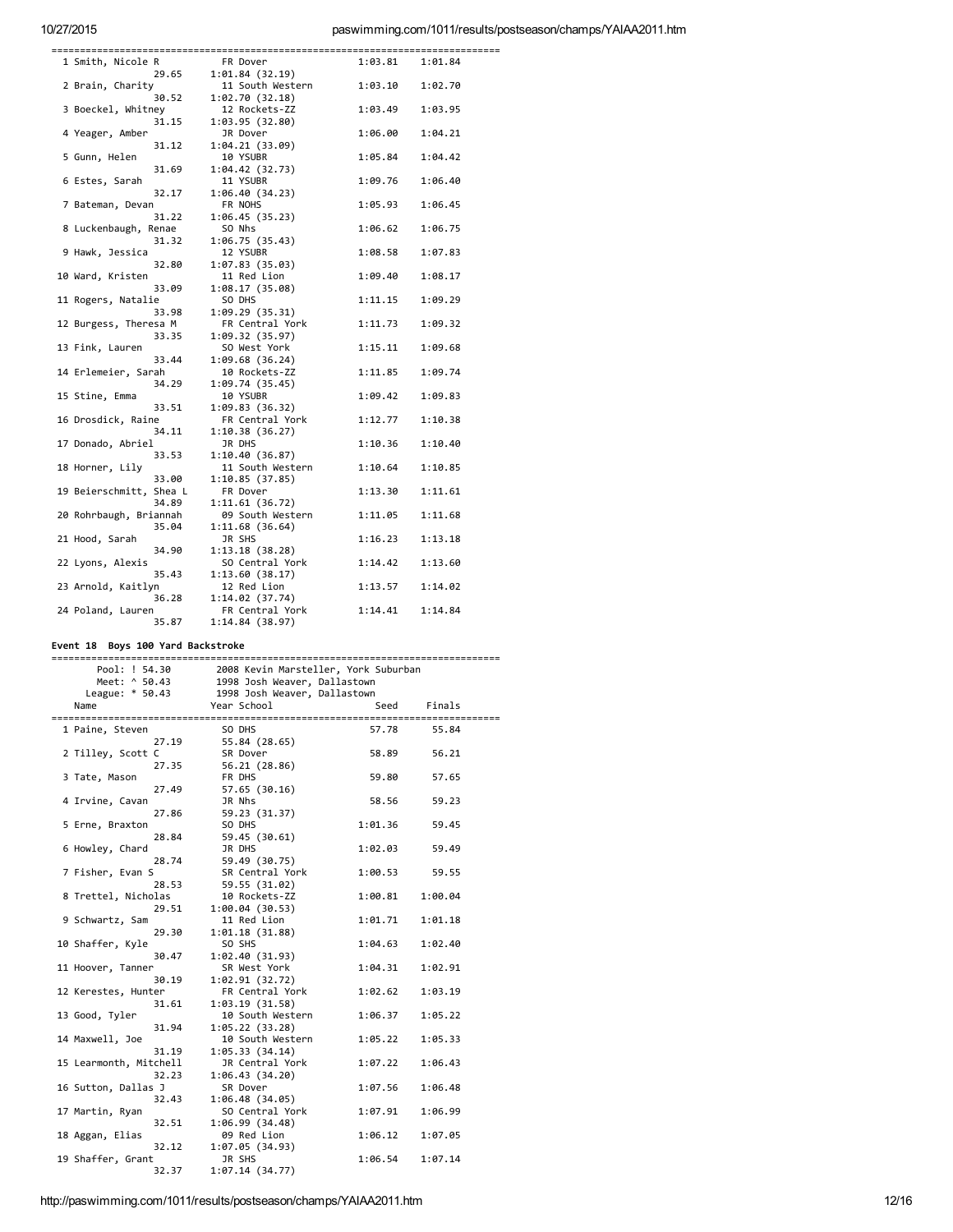## 10/27/2015 paswimming.com/1011/results/postseason/champs/YAIAA2011.htm

| 20 Dillinger, Cory     | JR West York    | 1:07.02 | 1:09.06 |
|------------------------|-----------------|---------|---------|
| 32.93                  | 1:09.06(36.13)  |         |         |
| 21 Burns, Colin        | 10 William Penn | 1:11.43 | 1:09.35 |
| 33.00                  | 1:09.35(36.35)  |         |         |
| 22 Pavoncello, Anthony | 12 YSUBR        | 1:07.78 | 1:09.55 |
| 33.79                  | 1:09.55(35.76)  |         |         |
| 23 Kern, Garrett R     | SR West York    | 1:10.48 | 1:10.65 |
| 33.55                  | 1:10.65(37.10)  |         |         |
| 24 DiDomenico, Rob     | JR NOHS         | 1:11.41 | 1:13.09 |
| 35.40                  | 1:13.09 (37.69) |         |         |

## Event 19 Girls 100 Yard Breaststroke

=============================================================================== Pool: ! 1:08.96 2010 Karley Marquet, Dallastown<br>Meet: ^ 1:05.83 2005 Michele King, Spring Grove Meet: ^ 1:05.83 2005 Michele King, Spring Grove<br>League: \* 1:05.64 2005 Michele King, Spring Grove 2005 Michele King, Spring Grove Name Year School Seed Finals =============================================================================== 1 Fritzinger, Julianna 33.34 1:11.50 (38.16) 2 Link, Bree A SO Dover 1:11.96 1:11.78<br>33.26 1:11.78 (38.52) 1:11.78 (38.52)<br>12 Rockets-ZZ 3 Craver, Nicole 12 Rockets-ZZ 1:14.62 1:13.55<br>34.63 1:13.55 (38.92) 1:13.55 (38.92)<br>JR DHS 4 Wise, Jade JR DHS 1:15.00 1:14.35 1:14.35 (40.35)<br>SR Central York 5 Jacobs, Alison SR Central York 1:13.86 1:15.90 34.96 1:15.90 (40.94) 6 Diehl, Katie E JR Dover 1:18.39 1:16.38 1:16.38 (40.52)<br>SR West York 7 Foery, Sarah SR West York 1:16.14 1:16.98 1:16.98 (41.19)<br>JR Central York 8 Goodling, Amanda JR Central York 1:19.03 1:17.26 1:17.26 (40.51)<br>11 YSUBR 9 Gotwalt, Jodie 11 YSUBR 1:17.72 1:17.45 36.66 1:17.45 (40.79) 10 Reed, Emma 10 Rockets‐ZZ 1:15.87 1:17.52 36.27 1:17.52 (41.25) 11 Manning, Catherin 11 YSUBR 1:20.56 1:18.28<br>36.86 1:18.28 (41.42)  $1:18.28$  (41.42)<br>11 Red Lion 12 Fuhrman, Julie 11 Red Lion 1:18.54 1:18.51 1:18.51 (41.80)<br>09 Rockets-ZZ 13 Morrison, Kiah 09 Rockets-ZZ 1:22.94 1:19.91<br>37.37 1:19.91 (42.54) 1:19.91 (42.54)<br>9 YSUBR 14 Hassinger, Abby 9 YSUBR 1:21.20 1:20.51 1:20.51 (42.38)<br>12 Red Lion 38.13 1:20.51 (42.50)<br>15 Taylor, Lindsey 12 Red Lion 1:23.24 1:21.22<br>1:21.22 1:21.22 1:21 22 (42.28) 1:21.22 (42.20)<br>SO Central York 16 Michaels, Amelia SO Central York 1:21.02 1:21.31 38.93 1:21.31 (42.38) 17 Beck, Lindsay 11 Rockets-2Z 1:23.71 1:23.52<br>39.09 1:23.52 (44.43) 1:23.52 (44.43)<br>SR NOHS 18 Leeper, Morgan SR NOHS 1:26.69 1:25.05<br>39.95 1:25.05 (45.10) 1:25.05 (45.10)<br>FR Central York 19 Kerchner, Shannen N FR Central York 1:24.99 1:25.63 1:25.63 (44.67)<br>12 YSUBR 20 Mingora, Elena 12 YSUBR 1:24.62 1:25.64<br>38.89 1:25.64 (46.75) 1:25.64 (46.75)<br>SR SHS 21 Schaeffer, Katie SR SHS 1:24.36 1:25.73 40.47 1:25.73 (45.26) 22 Utz, Stephanie 11 South Western 1:24.27 1:25.80 1:25.80 (45.16)<br>FR Nhs 23 Weber, Casey FR Nhs 1:28.16 1:30.28<br>43.18 1:30.28 (47.10) 1:30.28 (47.10)<br>12 William Penn 24 Keffer, Sarah 12 William Penn 1:33.25 1:31.08 41.98 1:31.08 (49.10)

## Event 20 Boys 100 Yard Breaststroke

| Pool: ! 1:06.01                      | 2009 Andy Woods, Central York                       |         |          |
|--------------------------------------|-----------------------------------------------------|---------|----------|
| Meet: ^ 1:00.84                      | 2008 Chris Manning, York Suburban                   |         |          |
|                                      | League: * 1:00.31 2008 Chris Manning, York Suburban |         |          |
| Name                                 | Year School                                         | Seed    | Finals   |
| ==================<br>1 Wilson, Erik | 11 Red Lion                                         | 1:06.33 | 1:04.20! |
| 30.11                                | 1:04.20(34.09)                                      |         |          |
| 2 Grim, Jordan                       | 09 South Western                                    | 1:06.13 | 1:04.74! |
| 30.16                                | 1:04.74 (34.58)                                     |         |          |
| 3 Massey, Will                       | 9 YSUBR                                             | 1:06.96 | 1:05.71! |
| 30.74                                | 1:05.71(34.97)                                      |         |          |
| 4 Snook, Jake A                      | JR Central York                                     | 1:06.82 | 1:06.82  |
| 30.99                                | 1:06.82(35.83)                                      |         |          |
| 5 Bukowski, Alex                     | 9 YSUBR                                             | 1:07.82 | 1:07.05  |
| 31.34                                | 1:07.05(35.71)                                      |         |          |
| 6 Green, Jacob                       | 10 South Western                                    | 1:07.04 | 1:07.27  |
| 31.49                                | 1:07.27(35.78)                                      |         |          |
| 7 Hill, Gavin                        | FR DHS                                              | 1:11.86 | 1:07.34  |
| 31.29                                | 1:07.34(36.05)                                      |         |          |
| 8 Wendt, Corey J                     | FR Central York                                     | 1:10.14 | 1:07.38  |
| 32.02                                | 1:07.38 (35.36)                                     |         |          |
| 9 Shughrue, David                    | SR SHS                                              | 1:09.43 | 1:07.73  |
| 30.72                                | 1:07.73(37.01)                                      |         |          |
| 10 Hensel, Ashton                    | FR DHS                                              | 1:09.93 | 1:07.90  |
| 31.33                                | 1:07.90(36.57)                                      |         |          |
| 11 Walker, Nolan                     | 10 YSUBR                                            | 1:11.91 | 1:08.94  |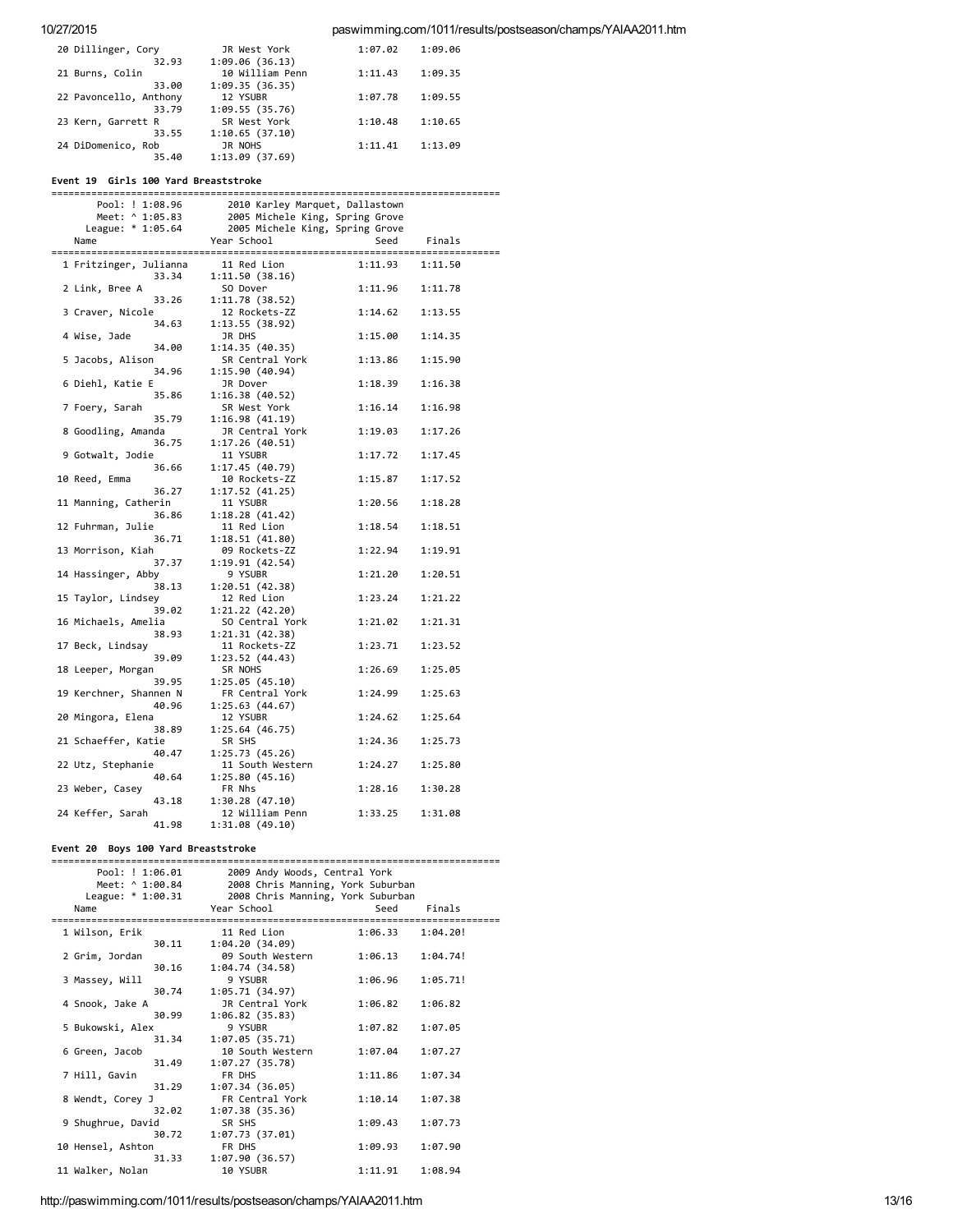paswimming.com/1011/results/postseason/champs/YAIAA2011.htm

| 1:08.94 (36.83)  |                                                                                |                               |
|------------------|--------------------------------------------------------------------------------|-------------------------------|
| SR Dover         | 1:11.70                                                                        | 1:09.27                       |
| 1:09.27(37.66)   |                                                                                |                               |
| JR Central York  | 1:09.29                                                                        | 1:09.87                       |
| 1:09.87(37.78)   |                                                                                |                               |
| 10 South Western | 1:12.50                                                                        | 1:10.91                       |
| 1:10.91(37.56)   |                                                                                |                               |
| FR Nhs           | 1:10.48                                                                        | 1:11.13                       |
| 1:11.13(37.95)   |                                                                                |                               |
| SR West York     | 1:11.55                                                                        | 1:11.56                       |
| 1:11.56 (38.74)  |                                                                                |                               |
| SO Central York  | 1:11.80                                                                        | 1:11.81                       |
| 1:11.81(38.71)   |                                                                                |                               |
| SO DHS           | 1:15.81                                                                        | 1:12.60                       |
| 1:12.60 (39.09)  |                                                                                |                               |
| SO Dover         | 1:14.99                                                                        | 1:13.20                       |
| 1:13.20 (38.98)  |                                                                                |                               |
| JR West York     | 1:12.85                                                                        | 1:14.08                       |
| 1:14.08 (39.82)  |                                                                                |                               |
| 12 William Penn  | 1:16.42                                                                        | 1:14.21                       |
|                  |                                                                                |                               |
|                  |                                                                                | 1:15.10                       |
|                  |                                                                                |                               |
|                  |                                                                                | 1:16.95                       |
|                  |                                                                                |                               |
| JR Dover         |                                                                                | DQ                            |
| DQ (39.17)       |                                                                                |                               |
|                  | 1:14.21(39.69)<br>FR NOHS<br>1:15.10(40.82)<br>09 Rockets-ZZ<br>1:16.95(40.90) | 1:15.52<br>1:14.38<br>1:12.92 |

# Event 21 Girls 400 Yard Freestyle Relay

| LVCHC 21 01:13 400 TOTU TTCC3CYIC RC10Y                                                                                                                                                                                                                                                                                                                                            |  |                 |         |
|------------------------------------------------------------------------------------------------------------------------------------------------------------------------------------------------------------------------------------------------------------------------------------------------------------------------------------------------------------------------------------|--|-----------------|---------|
|                                                                                                                                                                                                                                                                                                                                                                                    |  |                 |         |
| Pool: ! 3:38.86 2009 Dallastown<br>Meet: ^ 3:38.86 2009 Dallastown<br>League: * 3:34.66 1986 Dover<br>thool                                                                                                                                                                                                                                                                        |  |                 |         |
|                                                                                                                                                                                                                                                                                                                                                                                    |  |                 |         |
| School                                                                                                                                                                                                                                                                                                                                                                             |  | Seed Finals     |         |
| 1 Dover Area High School 'A'<br>1) Spaulding, Rachel C FR 2) Dacheux, Courtney E SR<br>3) Smith, Nicole R FR 4) Janosky, Aniella F SO<br>27.25 56.66 (56.66) 1:22.22 (25.56) 1:50.65 (53.99)<br>2:16.54 (25.89) 2:44.87 (54.22) 3:09.8                                                                                                                                             |  |                 |         |
|                                                                                                                                                                                                                                                                                                                                                                                    |  |                 |         |
|                                                                                                                                                                                                                                                                                                                                                                                    |  |                 |         |
|                                                                                                                                                                                                                                                                                                                                                                                    |  |                 |         |
|                                                                                                                                                                                                                                                                                                                                                                                    |  |                 |         |
|                                                                                                                                                                                                                                                                                                                                                                                    |  |                 |         |
|                                                                                                                                                                                                                                                                                                                                                                                    |  |                 |         |
|                                                                                                                                                                                                                                                                                                                                                                                    |  |                 |         |
|                                                                                                                                                                                                                                                                                                                                                                                    |  |                 |         |
|                                                                                                                                                                                                                                                                                                                                                                                    |  |                 |         |
| vallastown Area High School A<br>1) Casolo, Teresa JR<br>3) O'Conor, Shelley SR<br>26.55 54.74 (54.74) 1:21.20 (26.46) 1:50.64 (55.90)<br>2:17.16 (26.52) 2:47.22 (56.58) 3:13.26 (26.04) 3:42.13 (54.91)<br>121.20 (26.46) 1:50.64 (55.                                                                                                                                           |  |                 |         |
| 3 York Suburban High School 'A'                                                                                                                                                                                                                                                                                                                                                    |  |                 |         |
|                                                                                                                                                                                                                                                                                                                                                                                    |  |                 |         |
|                                                                                                                                                                                                                                                                                                                                                                                    |  |                 |         |
| 1) Day, Zowie 18<br>19 Day, Zowie 10<br>19 Day, Zowie 10<br>27.01 56.20 (56.20) 1:23.16 (26.96) 1:53.48 (57.28)<br>2:20.96 (27.48) 2:52.50.77 (57.29) 3:18.23 (27.46) 3:48.13 (57.36)<br>2.20.96 (27.48) 2:52.91 1:33.48 (57.36)<br>2.20.9                                                                                                                                         |  |                 |         |
|                                                                                                                                                                                                                                                                                                                                                                                    |  |                 |         |
| 4 Central York High School 'A'                                                                                                                                                                                                                                                                                                                                                     |  | 3:52.99 3:52.31 |         |
| entrai fork nigh school – A<br>1) Jacobs, Alison SR – – – – – – 2) Bieber, Alison JR<br>3) Luckenbaugh, Madison FR – – 4) Arganbright, Jade SO                                                                                                                                                                                                                                     |  |                 |         |
|                                                                                                                                                                                                                                                                                                                                                                                    |  |                 |         |
|                                                                                                                                                                                                                                                                                                                                                                                    |  |                 |         |
| 27.70 57.71 57.71 1:25.86 (28.15) 1:57.51 (59.80)<br>2:25.97 (28.46) 2:57.62 (1:00.11) 3:23.99 (26.37) 3:52.31 (54.69)<br>Lion Area Sr High School 'A' 3:54.36 3:52.99                                                                                                                                                                                                             |  |                 |         |
| 5 Red Lion Area Sr High School 'A'                                                                                                                                                                                                                                                                                                                                                 |  |                 |         |
| 3) Fritzinger, Julianna 11 (28.19) 8.66 (58.66) 1:27.09 (28.43) 1:58.96 (1:00.30)<br>2:26.26 (27.30) 2:56.75 (57.79) 3:23.11 (26.36) 3:52.99 (56.24)<br>6 South Western 'A'<br>3) Principle 12.56.75 (57.79) 3:23.11 (26.36) 3:52.99 (5                                                                                                                                            |  |                 |         |
|                                                                                                                                                                                                                                                                                                                                                                                    |  |                 |         |
|                                                                                                                                                                                                                                                                                                                                                                                    |  |                 |         |
|                                                                                                                                                                                                                                                                                                                                                                                    |  |                 |         |
|                                                                                                                                                                                                                                                                                                                                                                                    |  |                 |         |
|                                                                                                                                                                                                                                                                                                                                                                                    |  |                 |         |
| 3) Holt, Alyssa 12<br>2) Brain, Charity 11<br>3) Holt, Alyssa 12<br>28.89<br>2:26.36 (27.83) 2:57.15 (58.62) 3:23.31 (26.16) 3:53.07 (55.92)<br>2.26.36 (27.83) 2:57.15 (58.62) 3:23.31 (26.16) 3:53.07 (55.92)<br>1:58.53 (59.42)<br>3:58.7                                                                                                                                       |  |                 |         |
|                                                                                                                                                                                                                                                                                                                                                                                    |  |                 |         |
| 7 Dover Area High School 'B'                                                                                                                                                                                                                                                                                                                                                       |  |                 |         |
|                                                                                                                                                                                                                                                                                                                                                                                    |  |                 |         |
|                                                                                                                                                                                                                                                                                                                                                                                    |  |                 |         |
| Voltar Area High School 'B'<br>1) Becker, Mia R FR<br>3) Dacheux, Summer A FR<br>2) Beierschmitt, Shea L FR<br>28.12 58.26 (58.26) 1:26.49 (28.23) 1:58.26 (1:00.00)<br>2:26.05 (27.79) 2:57.47 (59.21) 3:24.82 (27.35) 3:55.47 (58.00)<br>                                                                                                                                        |  |                 |         |
|                                                                                                                                                                                                                                                                                                                                                                                    |  |                 |         |
|                                                                                                                                                                                                                                                                                                                                                                                    |  |                 |         |
|                                                                                                                                                                                                                                                                                                                                                                                    |  |                 |         |
|                                                                                                                                                                                                                                                                                                                                                                                    |  |                 |         |
|                                                                                                                                                                                                                                                                                                                                                                                    |  |                 |         |
|                                                                                                                                                                                                                                                                                                                                                                                    |  |                 |         |
| 2:26.05 (27.79) 2:37.47 (33.21) 3:55.72 3:56.58<br>8 Spring Grove High School-ZZ 'A' 3:55.72 3:56.58<br>1) Cable, Alexis 09 2) Staub, Haley 09<br>3) Boeckel, Whitney 12 4) Miller, Rebecca 10<br>28.25 59.58 (59.58) 1:27.96 (28.38)<br>9 York Suburban High School B' (1996.72<br>1) Mitts, Rachel 10 (2) Buchanan, Rebekah 10<br>3) Schmittle, Emily 9 (4) Triggs, Katherine 11 |  |                 | 3:57.22 |
|                                                                                                                                                                                                                                                                                                                                                                                    |  |                 |         |
|                                                                                                                                                                                                                                                                                                                                                                                    |  |                 |         |
|                                                                                                                                                                                                                                                                                                                                                                                    |  |                 |         |
| 29.29 1:01.17 (1:01.17) 1:28.74 (27.57) 1:59.56 (58.39)<br>2:27.32 (27.56) 2:58.82 (59.26) 3:26.38 (27.56) 3:557.22 (58.40)                                                                                                                                                                                                                                                        |  |                 |         |
| 10 Northeastern High School 'A'                                                                                                                                                                                                                                                                                                                                                    |  |                 |         |
|                                                                                                                                                                                                                                                                                                                                                                                    |  |                 |         |
|                                                                                                                                                                                                                                                                                                                                                                                    |  |                 |         |
| Contribeastern High School 'A'<br>1) McCurdy, Morgan JR 2) Almoney, Megan SO<br>3) Reichard, Maddie FR 4) Luckenbaugh, Renae SO<br>29.08 1:30.09 () 2:01.35 ()<br>2:32.22 (30.87) 3:06.95 (1:05.60) 3:34.69 (27.74) 4:06.15 (59.20)<br>                                                                                                                                            |  |                 |         |
|                                                                                                                                                                                                                                                                                                                                                                                    |  |                 |         |
| 11 Dallastown Area High School 'B'                                                                                                                                                                                                                                                                                                                                                 |  |                 |         |
| 1) Casolo, Julia FR<br>1) Casolo, Julia FR<br>3) Paden, Cheyenne SR<br>4) Bartha, Teddie SR                                                                                                                                                                                                                                                                                        |  |                 |         |
|                                                                                                                                                                                                                                                                                                                                                                                    |  |                 |         |
| $\begin{array}{cccc} 29.63 & 1:01.61 & (1:01.61) & 1:30.92 & (29.31) & 2:02.68 & (1:01.07) \\ 2:33.56 & (30.88) & 3:07.72 & (1:05.04) & 3:37.15 & (29.43) & 4:10.11 & (1:02.39) \end{array}$                                                                                                                                                                                       |  |                 |         |
|                                                                                                                                                                                                                                                                                                                                                                                    |  |                 |         |
|                                                                                                                                                                                                                                                                                                                                                                                    |  | 4:25.73 4:11.83 |         |
| 12 Central York High School 18' 4:25.73<br>1) Burgess, Theresa M FR 2) Reed, Taylor M FR<br>3) Kerchner, Shannen N FR 4) Goodling, Amanda JR                                                                                                                                                                                                                                       |  |                 |         |
|                                                                                                                                                                                                                                                                                                                                                                                    |  |                 |         |
| $29.40 \quad 1:00.95 \ (1:00.95) \qquad 1:30.97 \ (30.02) \quad 2:04.62 \ (1:03.67) \\ 2:36.13 \ (31.51) \qquad 3:10.53 \ (1:05.91) \qquad 3:39.28 \ (28.75) \qquad 4:11.83 \ (1:01.30)$                                                                                                                                                                                           |  |                 |         |
|                                                                                                                                                                                                                                                                                                                                                                                    |  |                 |         |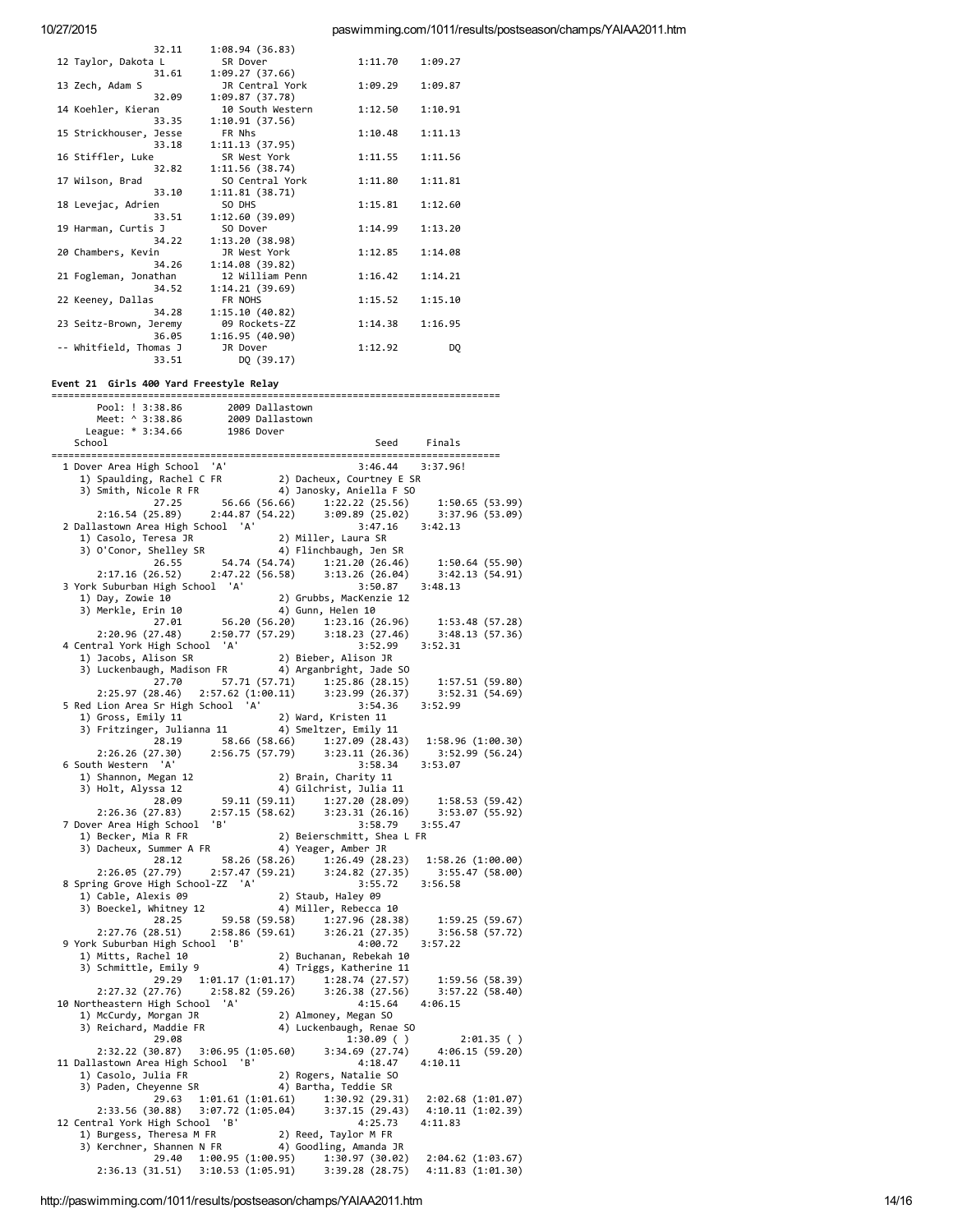| 13 Spring Grove High School-ZZ 'B'                                                                                                 | 4:14.55<br>4:16.26                                                                                                                          |
|------------------------------------------------------------------------------------------------------------------------------------|---------------------------------------------------------------------------------------------------------------------------------------------|
| 1) Morrison, Kiah 09                                                                                                               | 2) Martin, Sabrina 09                                                                                                                       |
| 3) Reed, Emma 10                                                                                                                   | 4) Hoffnagle, Emma 09<br>$1:33.97(30.69)$ $2:07.64(1:04.36)$                                                                                |
| 30.57 1:03.28 (1:03.28)<br>2:39.92 (32.28) 3:14.83 (1:07.19)                                                                       | 3:44.03(29.20)<br>4:16.26 (1:01.43)                                                                                                         |
| 14 South Western 'B'                                                                                                               | 4:26.35<br>4:17.99                                                                                                                          |
| 1) Horner, Lily 11<br>3) Kappes, Andrea 11                                                                                         | 2) McCole, Casey 12                                                                                                                         |
|                                                                                                                                    | 4) Mirizio, Emily 12                                                                                                                        |
|                                                                                                                                    | 29.77 1:03.65 (1:03.65) 1:34.49 (30.84) 2:09.46 (1:05.81)<br>2:38.80 (29.34) 3:12.95 (1:03.49) 3:43.75 (30.80) 4:17.99 (1:05.04)            |
| 15 New Oxford High School 'A'                                                                                                      | 4:24.57<br>4:22.73                                                                                                                          |
|                                                                                                                                    |                                                                                                                                             |
|                                                                                                                                    |                                                                                                                                             |
|                                                                                                                                    | 30.61  1:04.84  (1:04.84)  1:36.03  (31.19)<br>2:12.78 (1:07.94)                                                                            |
|                                                                                                                                    | $2:45.06 (32.28) 3:20.82 (1:08.04) 3:50.38 (29.56) 4:22.73 (1:01.91)$                                                                       |
| 16 Susquehannock High School 'A'                                                                                                   | 4:30.77<br>4:26.09                                                                                                                          |
| Nusqueinannoch right State (1988)<br>1) Amberman, Jessica SO (2) Swade, Katie SR<br>3) Bates, Mackenzie SO (4) Milway, Samantha SR |                                                                                                                                             |
|                                                                                                                                    | 30.38 1:06.04 (1:06.04) 1:37.35 (31.31) 2:12.27 (1:06.23)                                                                                   |
|                                                                                                                                    | $2:44.72$ (32.45) $3:20.06$ (1:07.79) $3:50.71$ (30.65) $4:26.09$ (1:06.03)                                                                 |
| 17 Red Lion Area Sr High School 'B'                                                                                                | 4:32.36<br>4:32.15                                                                                                                          |
| (ed Lion Area 3) 11160 School 2<br>1) Arnold, Kaitlyn 12 2) Taylor, Lindsey 12<br>3) Fuhrman, Julie 11 4) Bortner, Taylor 12       |                                                                                                                                             |
|                                                                                                                                    | 32.11 1:09.51 (1:09.51) 1:42.44 (32.93) 2:19.33 (1:09.82)                                                                                   |
|                                                                                                                                    | 2:50.88 (31.55) 3:26.34 (1:07.01) 3:57.42 (31.08) 4:32.15 (1:05.81)                                                                         |
| 18 West York High School 'A'                                                                                                       | 4:31.09<br>4:37.34                                                                                                                          |
|                                                                                                                                    |                                                                                                                                             |
|                                                                                                                                    |                                                                                                                                             |
|                                                                                                                                    | 32.18 1:07.55 (1:07.55) 1:42.17 (34.62) 2:18.65 (1:11.10)                                                                                   |
|                                                                                                                                    | 2:50.93 (32.28) 3:28.82 (1:10.17) 4:00.54 (31.72) 4:37.34 (1:08.52)                                                                         |
| Event 22 Boys 400 Yard Freestyle Relay                                                                                             |                                                                                                                                             |
|                                                                                                                                    |                                                                                                                                             |
|                                                                                                                                    |                                                                                                                                             |
|                                                                                                                                    |                                                                                                                                             |
| School                                                                                                                             | Seed Finals                                                                                                                                 |
|                                                                                                                                    |                                                                                                                                             |
| 1 Dallastown Area High School 'A'                                                                                                  | 3:29.72<br>3:19.47                                                                                                                          |
| 1) Erne, Braxton SO                                                                                                                | nooi A<br>2) Godboldte, Michael JR<br>4) Stauffer, Corey FR                                                                                 |
|                                                                                                                                    | 3) Williams, Derek SR $(49.29)$<br>24.12 51.21 (51.21) 1:14.28 (23.67) 1:40.50 (49.29)                                                      |
|                                                                                                                                    | 3:19.47 (50.14)                                                                                                                             |
| 2:03.68 (23.18) 2:29.33 (48.83) 2:52.76 (23.43)<br>ing Grove High School-ZZ 'A' 3:32.18<br>2 Spring Grove High School-ZZ 'A'       | 3:32.18 3:26.83                                                                                                                             |
| 2) Huber, Kyle 11<br>1) Trettel, Colin 12<br>3) Smith, Isaac 09<br>4) Fry, Greg T 12                                               |                                                                                                                                             |
|                                                                                                                                    |                                                                                                                                             |
| 24.58                                                                                                                              | 52.07 (52.07) 1:15.97 (23.90)<br>1:43.07 (51.00)                                                                                            |
| 2:07.47 (24.40) 2:35.07 (52.00) 2:59.49 (24.42)<br>3 Dallastown Area High School 'B'                                               | 3:26.83 (51.76)<br>3:41.18<br>3:27.00                                                                                                       |
|                                                                                                                                    | 2) O'Conor, Keith SO                                                                                                                        |
| 1) Boyer, DJ FR 2) O'C<br>3) Paine, Steven SO 4) Tat<br>24.97 52.51 (52.51)                                                        | 4) Tate, Mason FR                                                                                                                           |
|                                                                                                                                    | 2:59.53 (24.88) 1:44.36 (51.85)<br>2:59.53 (24.88) 3:27 $\omega_0$ '7                                                                       |
| $2:08.74(24.38)$ $2:34.73(50.37)$                                                                                                  |                                                                                                                                             |
| 4 Dover Area High School 'A'                                                                                                       | 3:29.78<br>2) Sutton, Dallas J SR                                                                                                           |
| over Area High School F.<br>1) Mallorey, Karl P JR<br>19 Mallorey, Karl P JR<br>3) Taylor, Dakota L SR                             | 4) Tilley, Scott C SR                                                                                                                       |
| 23.91                                                                                                                              | 50.43 (50.43) 1:15.91 (25.48)<br>1:44.76 (54.33)                                                                                            |
| 2:10.08 (25.32)                                                                                                                    | 2:39.16 (54.40) 3:02.92 (23.76) 3:29.78 (50.62)                                                                                             |
| 5 South Western 'A'                                                                                                                | 3:35.83<br>3:30.31                                                                                                                          |
| 1) Mart, Nathan 10<br>3) Grim, Jordan 09                                                                                           | 2) Green, Jacob 10<br>4) Shaffer, Brandon 12                                                                                                |
| 24.46                                                                                                                              | 51.43 (51.43) 1:17.14 (25.71)<br>1:45.29 (53.86)                                                                                            |
| 2:11.22 (25.93) 2:40.07 (54.78)                                                                                                    | 3:30.31 (50.24)<br>3:04.02(23.95)                                                                                                           |
| 6 West York High School 'A'                                                                                                        | 3:34.79 3:35.86                                                                                                                             |
| 1) Tate, Leland SR                                                                                                                 | 2) Hoover, Tanner SR                                                                                                                        |
| 3) Stiffler, Luke SR                                                                                                               | 4) Strathmeyer, Bradley JR                                                                                                                  |
| 54.47 (54.47)<br>25.28<br>2:14.89(26.54)<br>2:45.33 (56.98)                                                                        | 1:19.65(25.18)<br>1:48.35(53.88)<br>3:09.38 (24.05)<br>3:35.86 (50.53)                                                                      |
| 7 New Oxford High School 'A'                                                                                                       | 3:48.46<br>3:40.28                                                                                                                          |
| 1) Blystone, Seth SR<br>1) Blystone, Seth SR                                                                                       | 2) Lefever, Clint SO                                                                                                                        |
| 3) Keeney, Dallas FR                                                                                                               | 4) Kessler, Dwight SO                                                                                                                       |
| 23.99                                                                                                                              | $51.49(51.49)$ $1:18.50(27.01)$<br>1:49.77 (58.28)                                                                                          |
| $2:16.98$ (27.21) $2:46.84$ (57.07) $3:12.14$ (25.30)                                                                              | 3:40.28 (53.44)                                                                                                                             |
| 8 Red Lion Area Sr High School 'A'<br>1) Haas, Joe 12                                                                              | 3:37.40<br>3:41.56<br>2) Schwartz, Sam 11                                                                                                   |
| 3) Aggan, Elias 09                                                                                                                 | 4) Brandt, Callum 09                                                                                                                        |
| 56.68 (56.68)<br>27.03                                                                                                             | 1:52.36 (55.68)<br>1:22.95 (26.27)                                                                                                          |
| 2:48.52 (56.16)<br>2:18.71(26.35)                                                                                                  | 3:13.30 (24.78)<br>3:41.56 (53.04)                                                                                                          |
| 9 Northeastern High School 'A'                                                                                                     | 3:50.38<br>3:43.13                                                                                                                          |
| 1) Linne, Julien SR                                                                                                                | 2) Irvine, Cavan JR                                                                                                                         |
|                                                                                                                                    | 2, 1.1.1.1.2. U.S. 2, 1.1.1.1.2. U.S. 2, 1.1.1.1.2. U.S. 24.68<br>3) Irvine, Tristan FR 24.68 52.32 (52.32) 1:16.79 (24.47) 1:44.45 (52.13) |
| 2:14.08 (29.63) 2:47.92 (1:03.47)                                                                                                  | 3:13.99 (26.07) 3:43.13 (55.21)                                                                                                             |
| 10 York Suburban High School 'A'                                                                                                   | $3:45.28$ $3:44.30$                                                                                                                         |
| 1) Posenau, Kyle 10                                                                                                                | 2) Gotwalt, Gus 12<br>4) Bukowski, Alex 9                                                                                                   |
| 3) Fridman, Alex 9                                                                                                                 |                                                                                                                                             |
| 26.51<br>2:18.31 (26.21) 2:47.98 (55.88) 3:14.24 (26.26)                                                                           | 55.86 (55.86) 1:22.00 (26.14)<br>1:52.10 (56.24)<br>3:44.30 (56.32)                                                                         |
| 11 Spring Grove High School-ZZ 'B'                                                                                                 | 3:59.12<br>3:47.83                                                                                                                          |
|                                                                                                                                    |                                                                                                                                             |
|                                                                                                                                    |                                                                                                                                             |
| 58.73 (58.73)<br>27.29                                                                                                             |                                                                                                                                             |
|                                                                                                                                    | 1:26.28(27.55)                                                                                                                              |
| 2:23.75 (25.66) 2:52.08 (53.99)                                                                                                    | 1:58.09 (59.36)<br>3:47.83 (55.75)<br>3:19.03 (26.95)                                                                                       |
| 12 Central York High School 'A'<br>1) Bahn, Shane SO                                                                               | 3:37.09 3:50.66<br>2) Wendt, Corey J FR                                                                                                     |